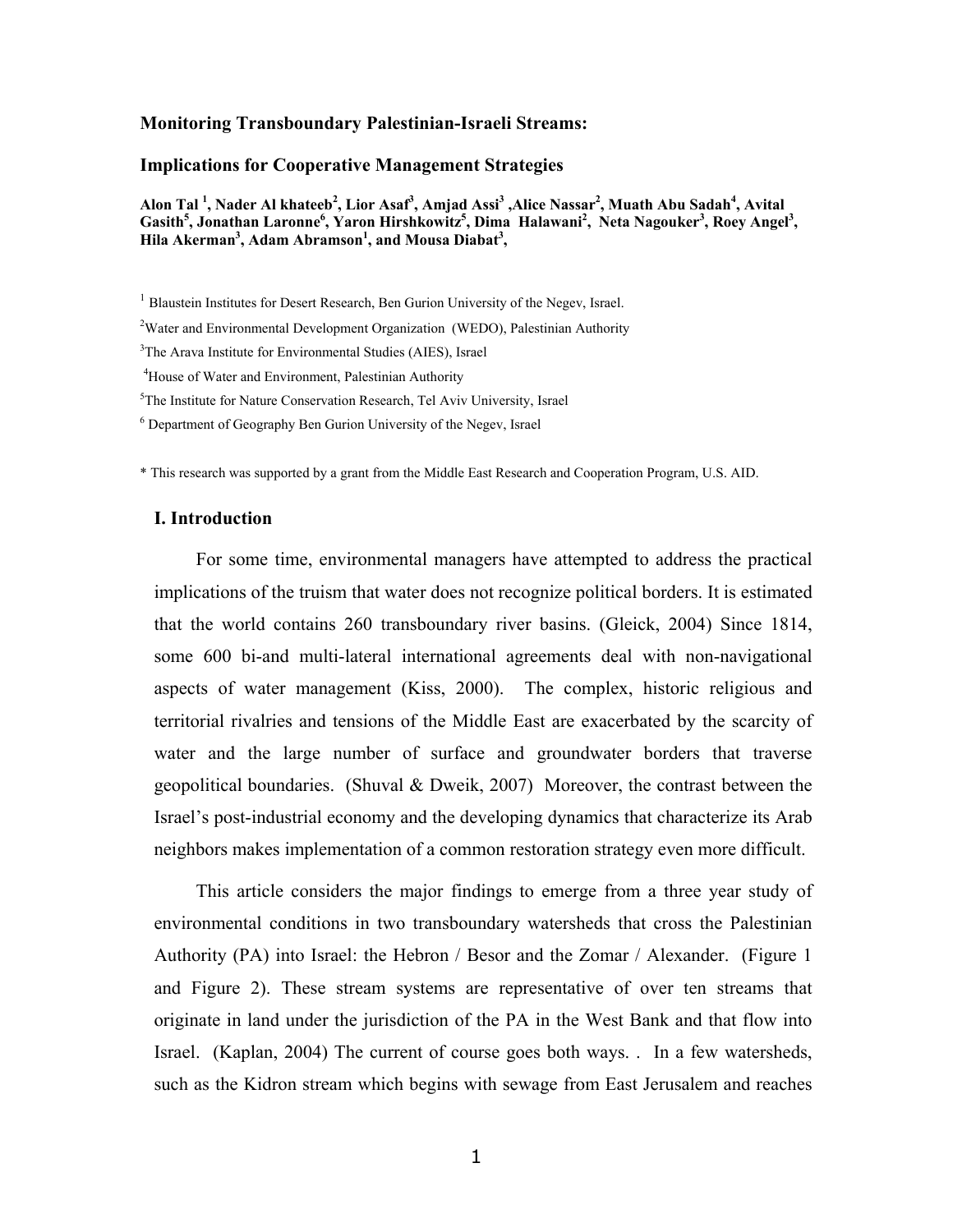the Dead Sea in the east, the roles are reversed, with the downstream Palestinians receiving Israeli discharges. (Shapira and Mazor 2004, Israel Ministry of Environmental Protection, 2007)

Regardless of their pathway, most transboundary streams in the region are contaminated and characterized by widespread pollution from Palestinian sources (typically raw sewage), as well as a variety of point and nonpoint sources from within Israel. (Avnimelech & Ayalon, 1999; Morel, 2006) The unabated pollution harms instream ecosystems, contaminates ground water and constitutes a general aesthetic and health hazard. (Adler, 1995; Hassan & Egozi, 2001) Managing these natural resources is particularly challenging given the tense security situation and the difficulty of cooperation the governments of two vastly different national entities. (Feitelson  $\&$ Haddad, 2001; Goodale, 2003) Coordinated management is required, so as the sides muddle towards ultimate reconciliation, meaningful environmental cooperation will require unusual determination and resourcefulness.

Historically, many of the region's streams were fed by high quality spring water. Due to decades of diversions, for agriculture and drinking water, streams have become dry. Beyond direct diversions, flow often is reduced due to a drop in ground water levels from the aquifers that feed the streams. (Juanico and Friedler, 1999) Alternatively, wadis that for generations were ephemeral streams with no flow except for occasional storm incidents have emerged as perennial streams, channeling raw or partially treated industrial or municipal wastes. (Ramat-Hovav Local Industrial Council, 2004; Tal, 2002)

Over the past twenty years, many actions have been taken and resources invested in stream restoration. (Shapira and Mazor 2004) Rehabilitating transboundary streams is an important environmental objective that can improve quality of life, environmental quality and provide a concrete example of the benefits of bi-national cooperation. (Brooks, 1996; Shuval,1986) Yet, cooperation between the PA and Israel remains minimal as a result of the security situation and politics of suspicion which characterizes the international dynamics. As a result, monolithic Israeli efforts to restore transboundary streams have been largely unsuccessful. (Tal, 2006)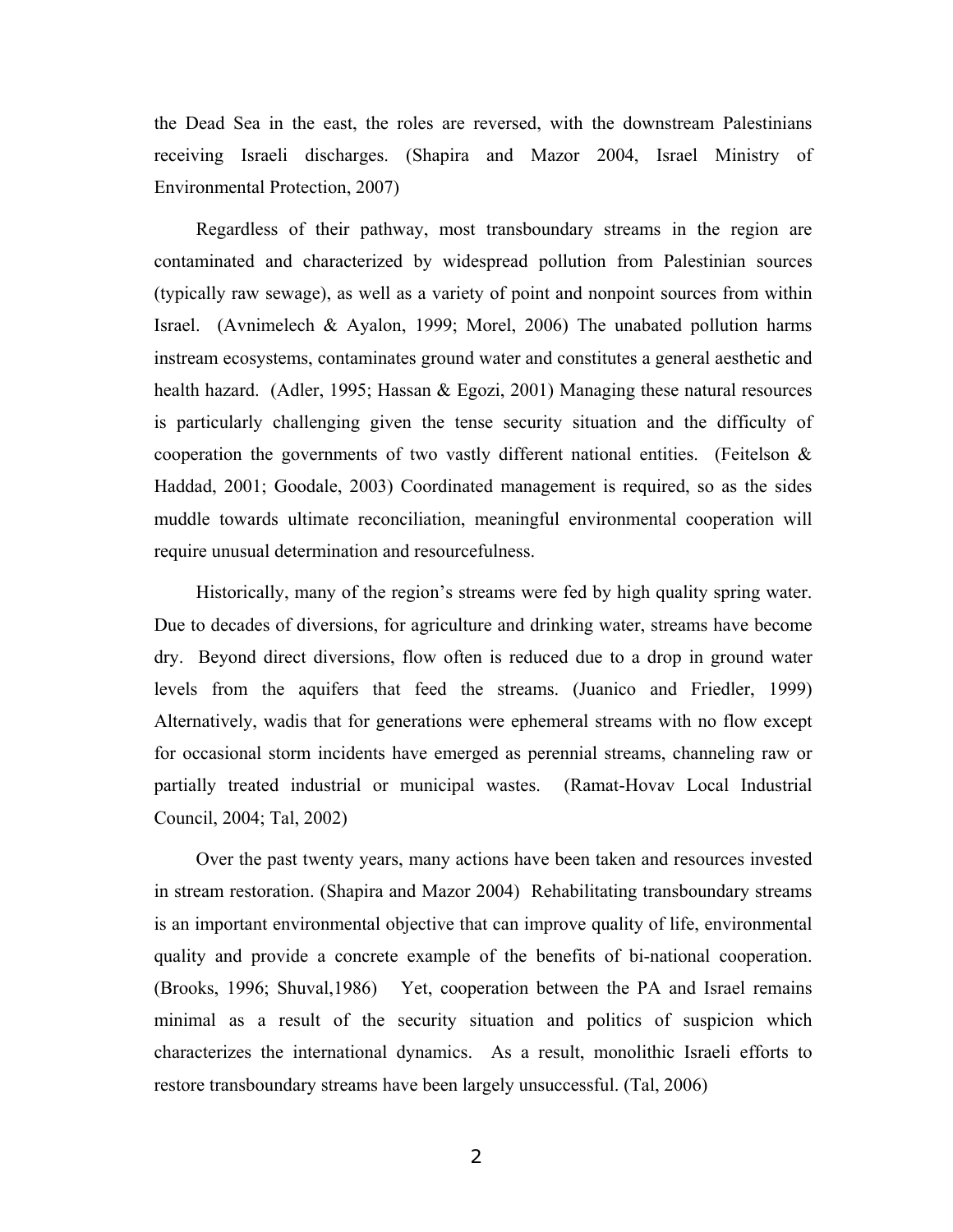There have been isolated exceptions that prove the rule. Among these is modest cooperation existing between Israeli's Hefer Valley and the Palestinian town of TulKarem in treating sewage that is discharged into the Alexander Stream. (Brandeis, 2003) But for the most part, a lack of coordination combined with national policies that do not prioritize environmental initiatives, rehabilitation of the region's streams has been only minimally successful.

Between 2004 and 2007, research was conducted by Palestinian and Israeli researchers to characterize the pollution loadings in the Hebron / Besor and Nablus / Alexander Streams and to consider rehabilitation strategies. Water sampled throughout the watershed with point and nonpoint discharges characterized. A hydrological model was developed, economic analyses of public's willingness to pay for stream restoration and a variety of options assessed. The results confirm the necessity of cooperation in watershed management and establishes several principles that should be at the heart of future cooperative strategies if the region is to successfully pursue the long process of environmental restoration.

## **II. Study Sites**

## *The Hebron / Besor Watershed*

The Hebron / Besor drainage basin covers 3,500 square kilometers, extending from the Hebron Hills in the Palestinian Authority, crossing the border and flowing into the Israeli city of Beer Sheva where it joins water from tributaries in Israel's northern Negev, and ends in the Gaza Strip on the Mediterranean coast. (Figure 1) The basin is the largest of the area's coastal streams, and is characterized by many land uses: urban, rural, industrial, agricultural (both crop and livestock) grazing, firing ranges, and open spaces.

Located in a semi-arid and arid region, the streams in the Hebron/Besor naturally are ephemeral. During a rainy year, water may flow in the watershed six to seven times a year. (Kahana et al., 2002) During the course of the study, rainfall was far below past averages, with only one major rainfall event taking place, raising questions about the long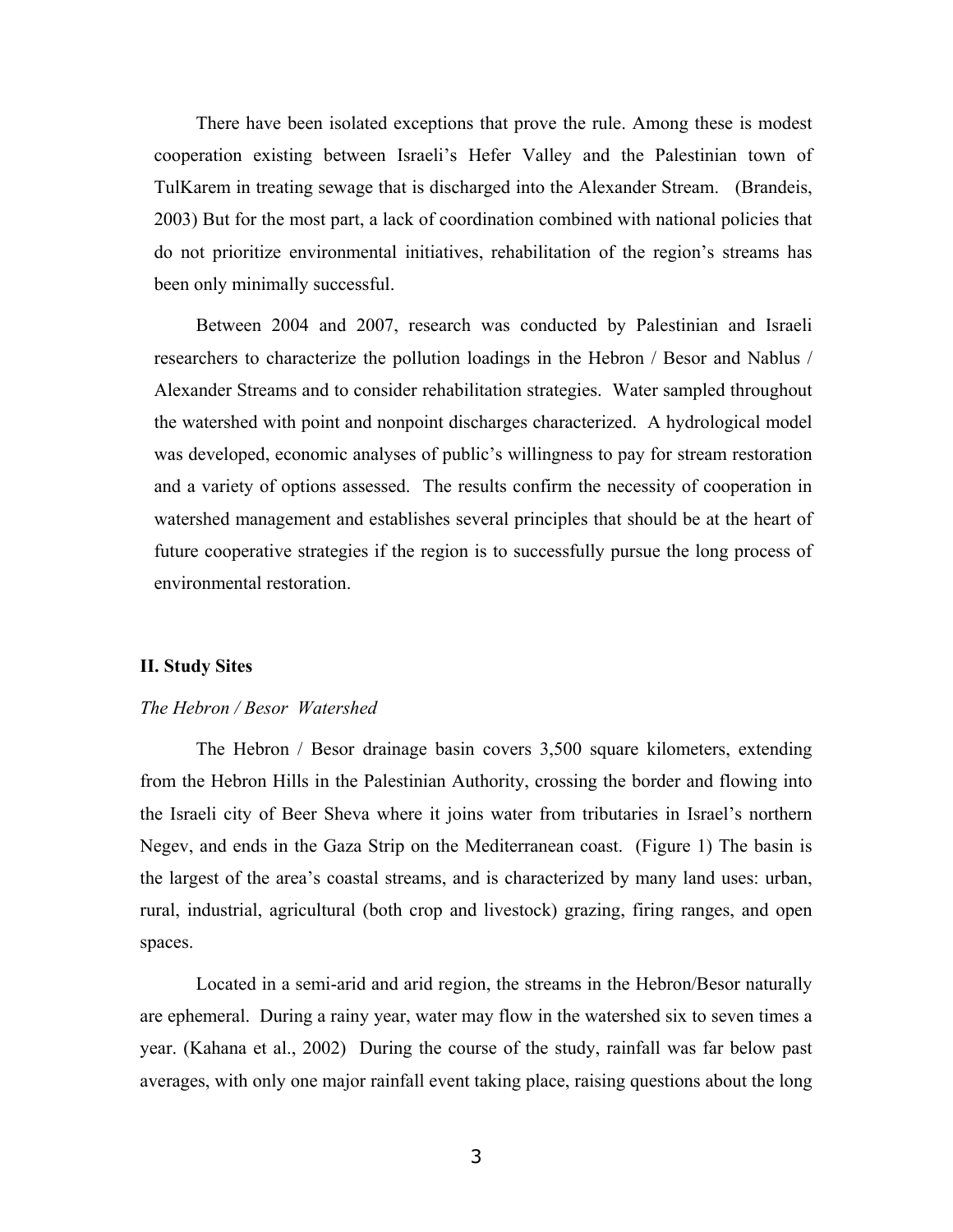term potential of climate change to affect precipitation patterns in the watershed. (Knowles & Cayan, 2002) This serves to accentuate the predominant role of wastewater in creating a permanent base flow that has changed the nature of the stream.

Since the 1990s the Hebron/ Be'er Sheva stream drains the untreated wastewater of the city of Hebron and the Jewish settlement of Qiryat Arba (Hassan and Egozi, 2001), home to approximately 200,000 residents. In addition to the domestic sewage of the city the stream also drains the wastewater of almost 100 industrial facilities (Morris et al,, 1998).

Recently, a plan has been drafted for the transformation of the Beer Sheva stream into a major recreational venue for the city. (JNF Blueprint Negev, 2006), Like the role of San Antonio River in reinvigorating development in San Antonio Texas, new residential and commercial developments are to be built in order to take advantage of the anticipated free-flowing, meandering green strip through the desert city, with its anticipated parks, sports facilities and artificial lakes. (Christensen, 2001, Eckhardt, 2005) To realize this urban renewal initiative, water quality in the stream must improve dramatically. Consequently, Israel has elected to construct a sewage treatment facility inside its border at the Shoqet Junction, which essentially is to provide secondary treatment for the raw Palestinian sewage that flows through the city. While such monolithic efforts by Israel may ameliorate the problem, study results suggest that a more comprehensive solution is required.

#### **Fig. 1: Hebron / Besor basin and water quality monitoring network**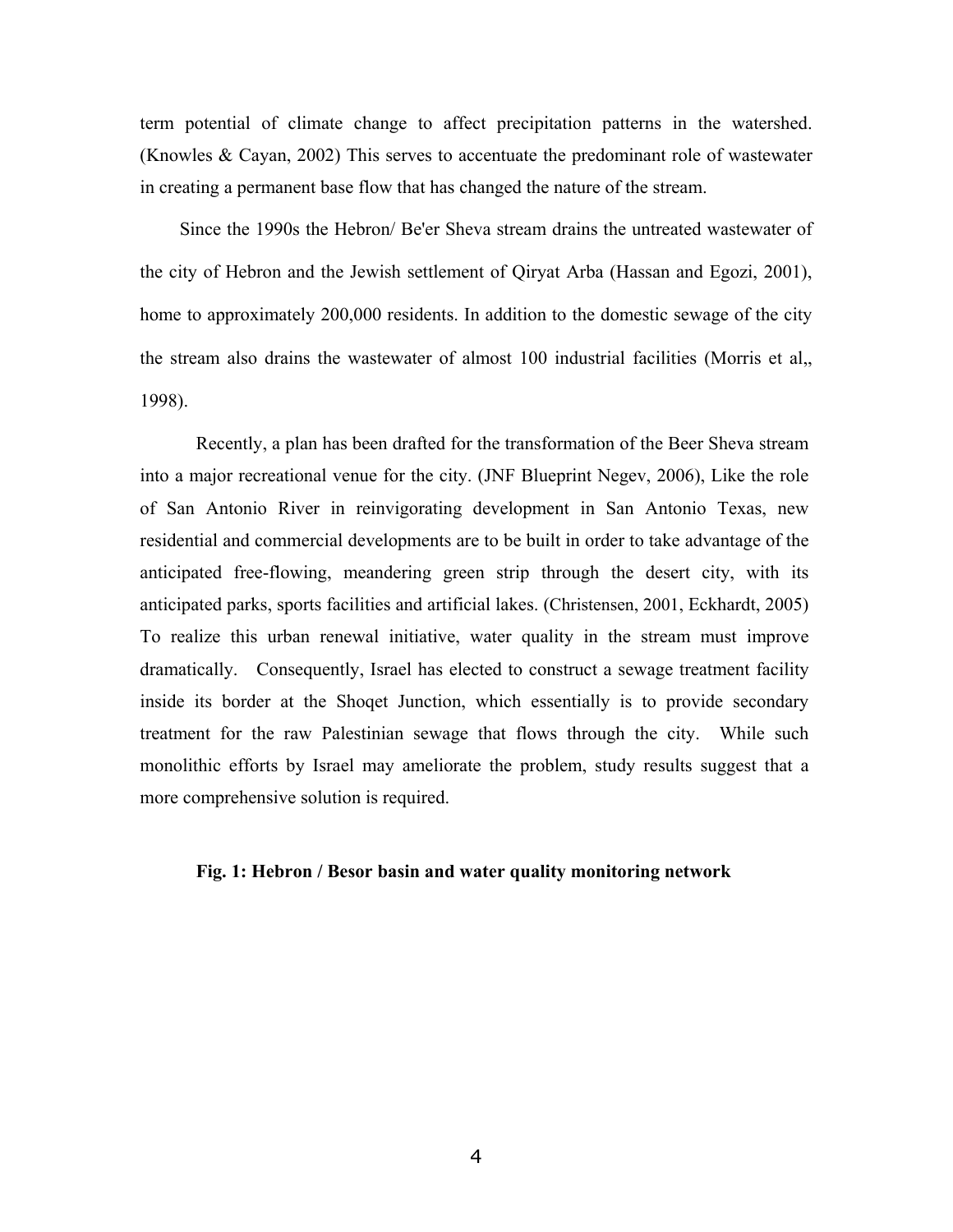

## *The Zomar / Alexander Watershed*

The second watershed assessed in this research drains into the Zomar/Alexander stream. The watershed is far smaller than the Hebron/Besor, covering 600 square kilometers, from the Samaria Mountains in the east, through Israel's rural Hefer Valley, up to its mouth in the western Mediterranean. (Figure 2) The main channel  $-$  the "Zomar" – in Arabic or "Alexander" as it is known in Israel has a total length of 44 km, 17 of which are naturally perennial. The western segment of the stream reaches the Mediterranean Sea and is relatively wide, holding water year-round. This estuarial section supports the region's only population of soft-back turtles, for which the stream has become famous.

## **Fig. 2: Nablus / Alexander Basin and Monitoring Network**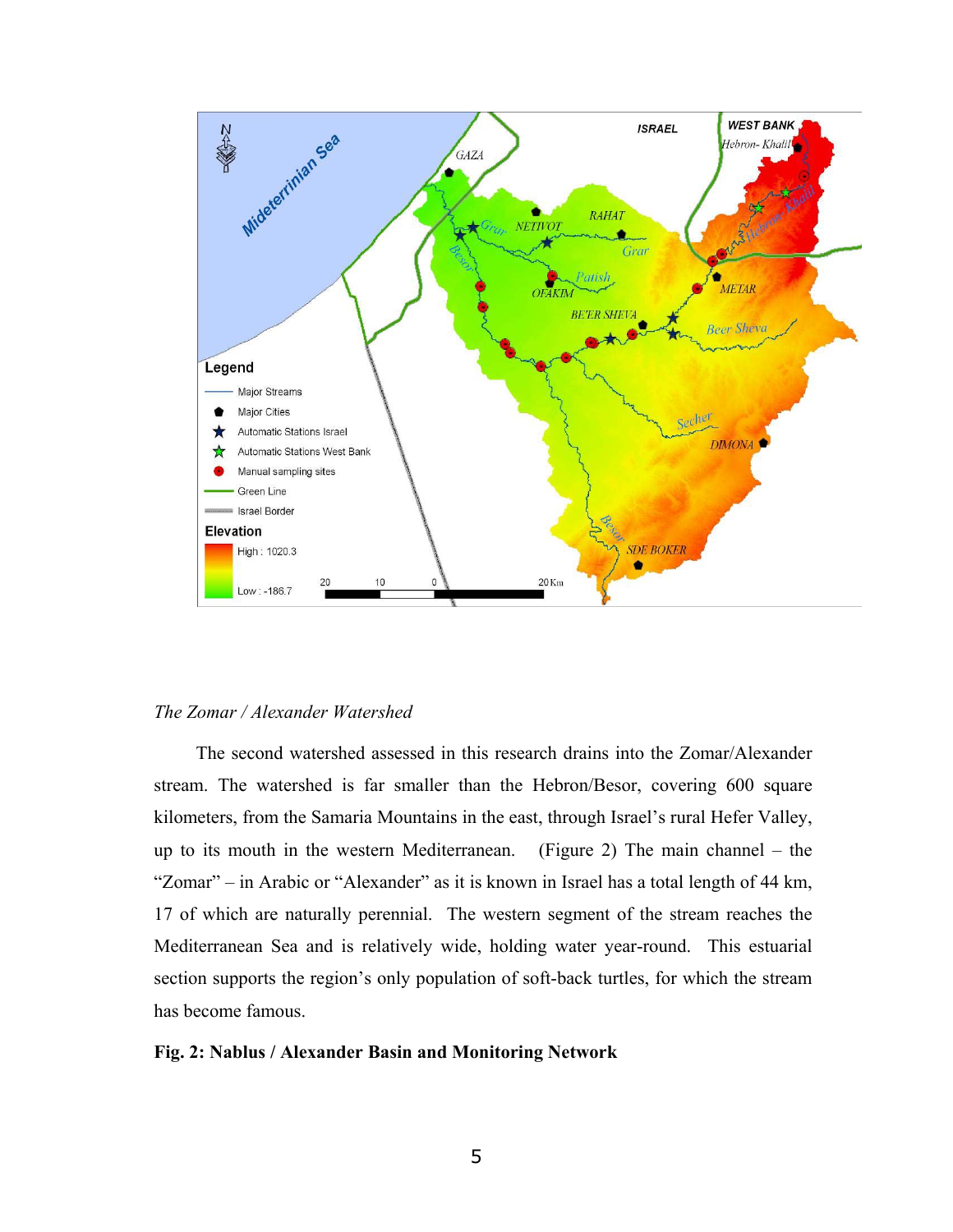

The basin shows the effects of fifty years of continuous contamination, associated with the accelerated development and increase in the sewage discharges from the Palestinian cities of Nablus (population, 135,000) and Tulkarem (54,200) as well as several Israeli municipalities, most notably the city of Netanya (population 173,000 and Taibeh, 33,000) the quantity of the effluents discharged into the stream is estimated to be roughly 3 MCM/year (The Ministry of Environmental Protection, 2000). All told, some seventy point sources of pollution continue to flow into the stream. Of particular concern is the seasonal discharge from twenty-six olive oil mills during the October/November harvesting period. The residues, contain extremely heavy organic loadings that do not respond to conventional municipal treatment, posing an enormous burden on the ecological systems of the stream.

The ongoing discharge from production processes in Palestinian stone mills, and a mix of pollutants in the streams caused by leaching from solid waste sites, garage oil, etc. cause addition contamination. Runoff from Israeli agricultural operations also contributes nonpoint pollution sources which the study revealed to be of considerable cumulative impact.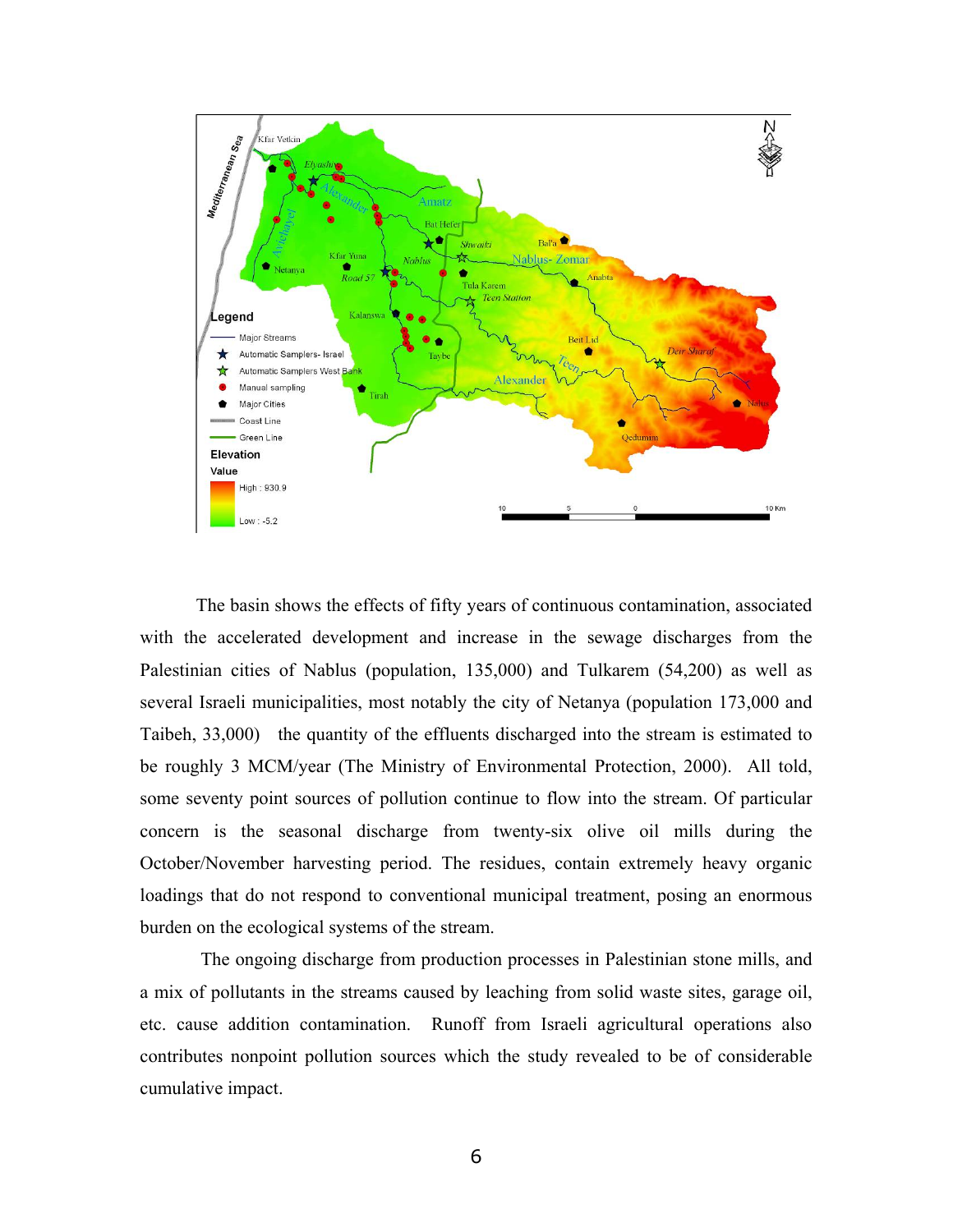The poor conditions in the stream triggered the establishment of a comprehensive restoration plan in the 1990s that has gained both nationwide and international recognition. The plan was jointly adopted and implemented by Palestinian and Israeli local governments. Sewage treatment for the Netanya municipal sewage was upgraded and the treated wastewater transported to farmers ASIinside the watershed and used for irrigation. Several additional initiatives included scenic rehabilitation, bank stabilization, cleanup campaigns, reduction of several point sources through pretreatment, parks and recreation areas in which stretches are set aside as a "showpieces" - along with myriad public campaigns to raise awareness about stream rehabilitation efforts.

In 2002, as part of this rehabilitation endeavor, an emergency waste purification facility was built adjacent to Kibbutz Yad Hanah on the edge of the Israeli border that intercepts the sewage discharges coming from the Nablus and Tulkarem regions. Through assistance from the German government, the city of Tulkarem installed a primary treatment facility for its municipal wastes. In 2007, three pilot projects were established on the Yad Hanah site to provide advanced treatment through a variety of biology techniques as preparation for the ultimate upgrading of the facility. Unlike the Shoqet plant, the waste water facility at Yad Hanah was not built unilaterally, but was the outgrowth of ostensibly successful cooperation between the Hefer Valley Regional Council and the city of Tulkarem. Stream conditions improved as a result. While the effluents released into the stream are monitored closely, no study prior to this one has considered the overall pollution loadings into the stream and the long-term prospects for restoration of aquatic ecosystems and recreation. The study, therefore, seeks to assess the lessons learned from restoration efforts thus far in these two watersheds given their new character as "perennial streams" as well as the broader implications for stream restoration to in facilitating environmental cooperation in semi-arid regions.

#### **III. Methodology**

A network of automatic hydrometric monitoring stations was set up for taking samples of storm events in the two basins. Four stations were set up in the PA territory,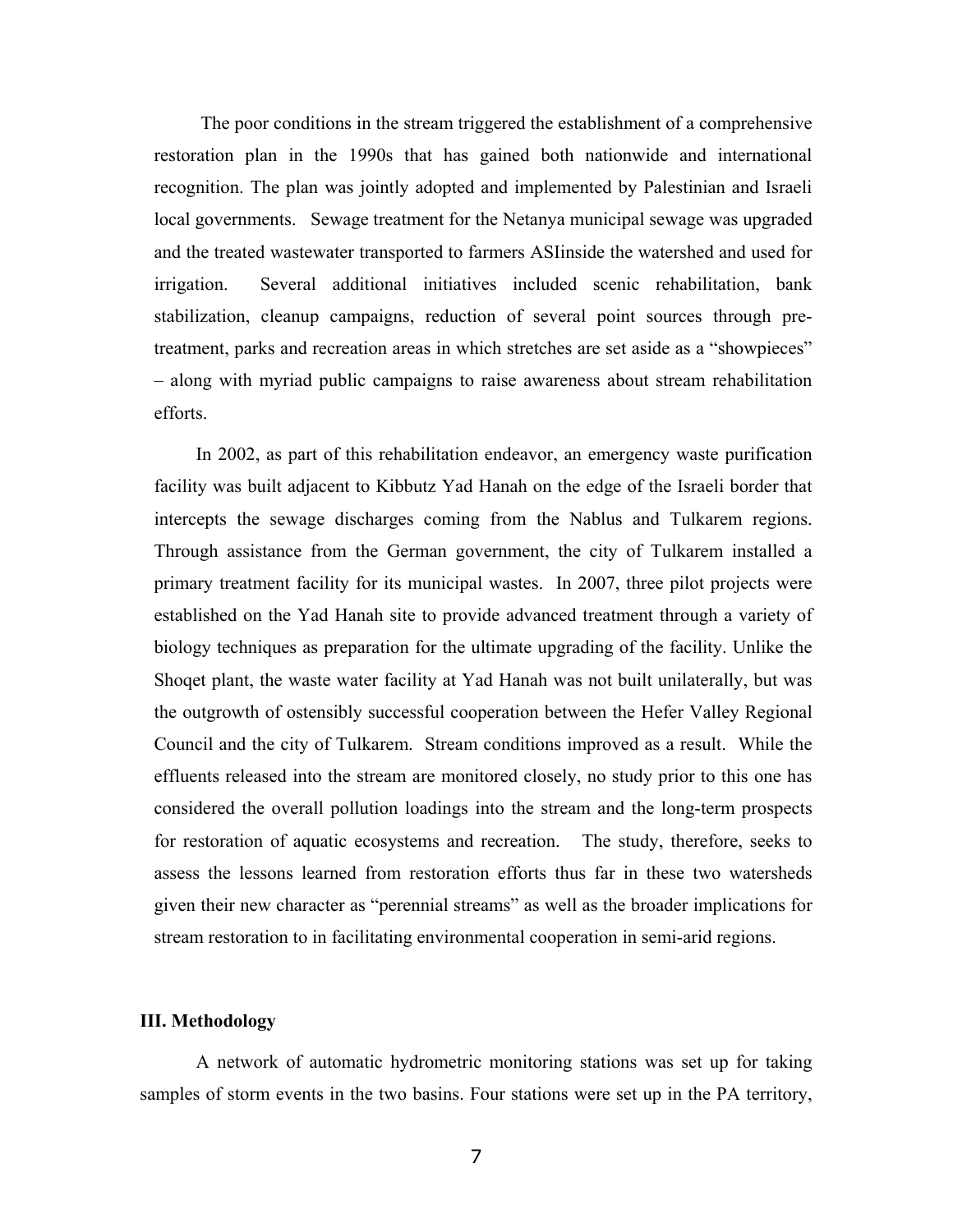and ten in Israel, (Figure 1 and Figure 2). Monitoring the base flow was an important preliminary step for quantifying the dominant waste water "point source" inputs in both streams. Measurements of the quantity of base flow water discharge (Q) was undertaken at several stations along the Wadis of Hebron/Besor and in the Alexander stream during winter and spring 2006 using the velocity-area method. Discharge was calculated using the equation:  $Q = Au$ 

where A is the cross section area of the stream [m ] and u is the mean stream flow velocity [m/sec].

 $\mathfrak{D}$ 

The measurements in the Besor stream were performed in seven sites along the stream from upstream to downstream during summer 2005, winter 2006 and spring 2006 (Table 2 and Figure 3), and in the Alexander stream in additional eight sites during summer, 2006. At each chosen location cross-sectional topography was measured to determine A; the average water velocity of 0.20 m-increment water columns was measured at 0.6 of the depth using an electromagnetic current meter (Marsh-McBirney Inc.'s, Flow-mate model 2002). The total discharge is a summation of the partial discharges of all water increments in the cross section. The mean velocity of a water column was measured at 60% of the depth (from the water level). The total discharge is a summation of all the partial discharges from the individual intervals in the cross section. This method assumed that the velocity at each vertical represents the mean velocity in the segment.

The characteristics of base flow during winter, spring and summer 2006 as well as the flood events during the 2005/6, 2006/2007 winter season were characterized based on 289 water samples in the Hebron/Besor streams and 488 samples in the Alexander/Zomar basin. The samples were taken from various locations at different time intervals in the two watersheds, either collected manually from various sampling points along the stream, or by automatic samplers at the permanent stations. The samplers in the stations were programmed to take samples every 15 minutes during the first hour of a rain event and every two hours at later stages, to allow for better characterization of the "first flush" effect" where higher concentrations of pollutants are typically found. (Thornton  $\&$  Saul, 1986; Skipworth et al., 2000; Lee et al., 2002).

8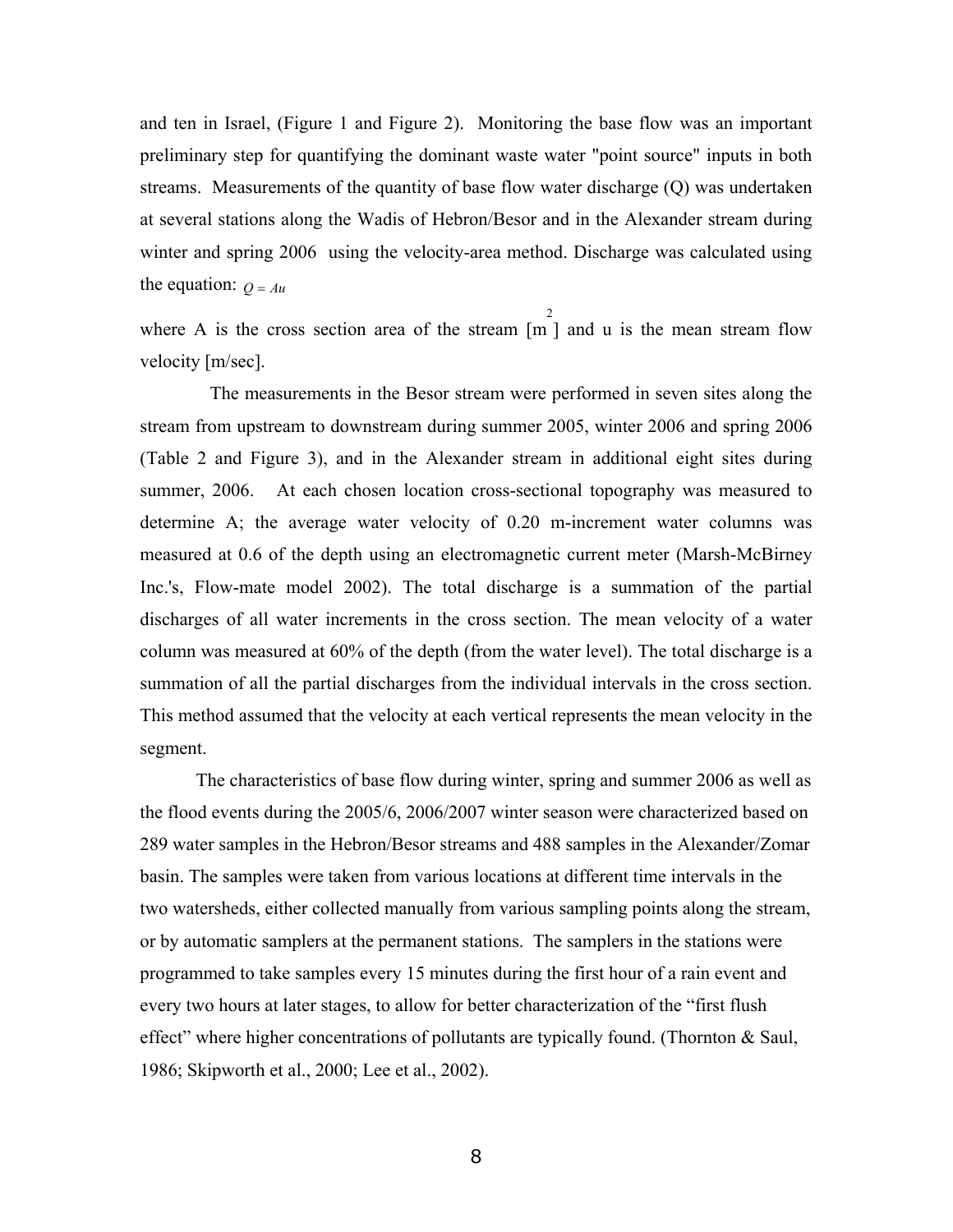All water samples were collected manually or automatically in 1-liter bottles. The bottles were cleaned by first soaking in phosphate-free detergent and then in nitric acid and finally rinsed with deionized water several times. In the field, the bottles were washed again with water from the stream before sampling. The samples were stored in thermally isolated cases filled with ice until they reached the laboratory for analysis and were stored in the lab in refrigerators at 4ºC. *In situ* measurements of water temperature, pH, dissolved oxygen, and electrical conductivity (EC) were taken using portable field multi-parameter kit (MultiCal®) at every site.

The analysis of major ions was carried out at the analytical laboratories of the Zuckerberg Institute for Water Research at Ben-Gurion University of the Negev. Following the determination of bicarbonate (by acid-base titration,  $\pm$  5 mg/L), all samples were filtered through a 0.45-µm filter. Calcium, magnesium, sodium and potassium were measured using atomic adsorption (Perkin Elmer,  $\pm 1\%$ ). Chloride, sulfate, nitrate and bromide were measured using ion chromatography (Dionex,  $\pm 1\%$ ). Ammonia was measured pectrophotometrically (Hitachi-U2000,  $\pm 0.05$  mg/L with a detection limit of  $0.03 \text{ mg/L}$ .

The analysis of trace elements was carried out at the Interdepartmental Laboratory of the Faculty of Agricultural, Food and Environmental Quality Sciences of The Hebrew University of Jerusalem in Rehovoth. Analyses for trace elements were carried out using inductively coupled plasma-atomic emission spectrometry (ICP-AES) according to EPA method  $6010B$ . An acid base digestion  $(HNO<sub>3</sub>)$  was carried out for Total Recoverable Metals according to standard method 3030 E. Effluent parameters including Biological Oxygen Demand (BOD), Total Organic Carbon (TOC) and Dissolved Organic Carbon (DOC), microbial analyses (General count of cells, coliform bacteria, and fecal coliform bacteria), and nutrients (Organic nitrogen and organic phosphorus) were analyzed according to standard methods procedures.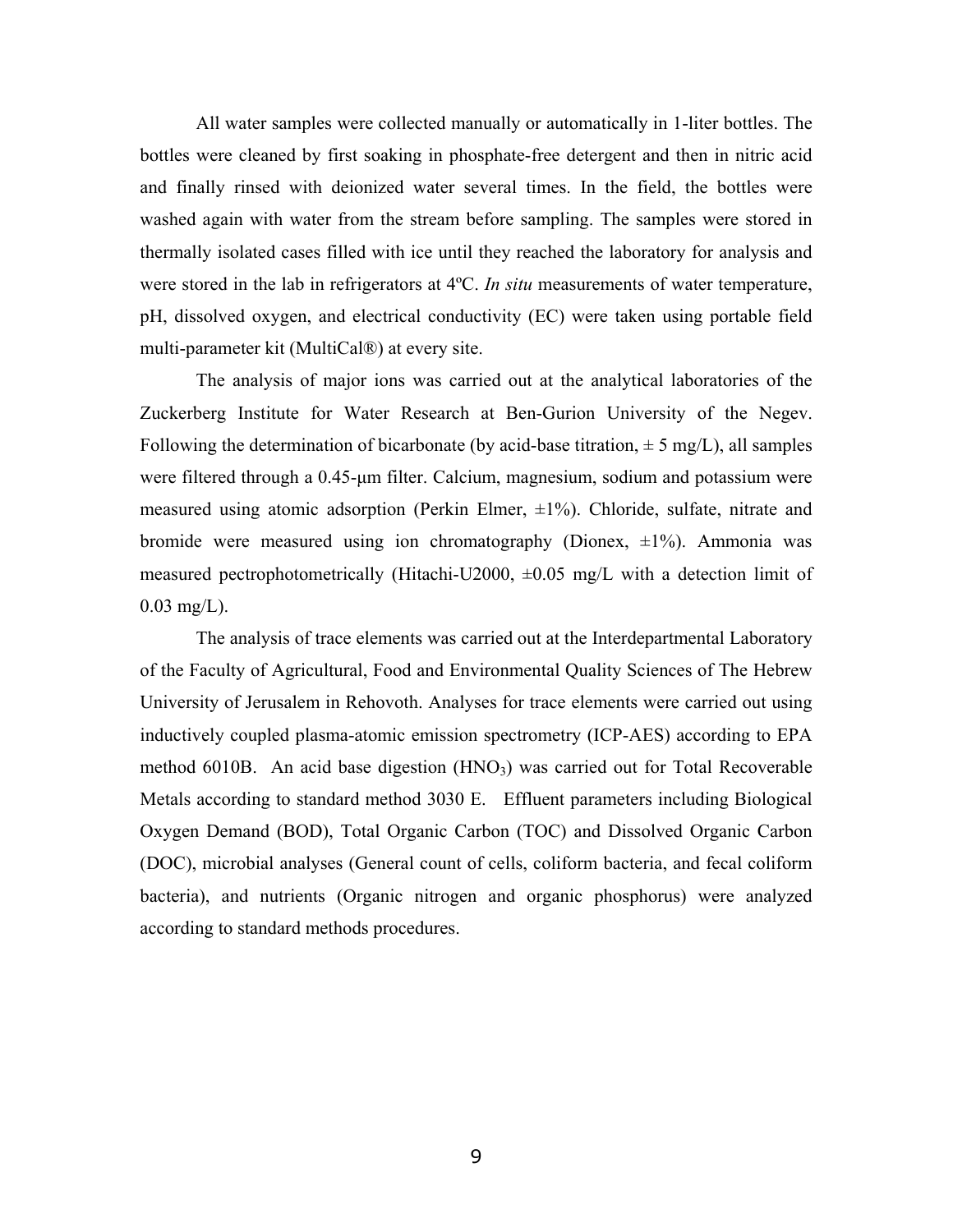#### **"Biological health" assessment**:

Integrality of the macroinvertebrate community was used as a proxy for stream health. This requires comparing the community structure of the studied stream/site with that of an undisturbed situation (reference stream/site). For the Hebron/Besor stream in the semi-arid and arid regions no reference situation was available. Therefore, an alternative approach was applied which assesses stream health according to the relative value of sensitivity of the assemblage to pollution (taxa sensitivity index  $= ASI$ , modified after Chessman, 1995). ASI aggregates the multiplication of the proportion of each taxon in the assemblage by its relative sensitivity score (from lowest  $= 1$  to highest  $= 10$ ). The ASI of an assemblage varies on a scale of 1 (lowest) to 10 (highest). Stream health is expressed as follows:  $>7$  = "very good"; 5.1-7 = "good"; 4.1-5 = "fair"; 3.1-4 = "fairly poor";  $3-2.1$  = "poor";  $\leq 2$  = "very poor".

For the Zomar/Alexander coastal stream a multi-metric procedure was used for calculating the Benthic-Index of Biological Integrity (B-IBI, modified after Barbour 1996). A relatively undisturbed section of a comparable coastal stream (the nearby Yarkon Stream) was used as a reference. This information formed the basis for a community structure analysis. Only those community variables that were significantly correlated with pollution variables (degradable organic matter  $-$  BOD, ammonia) were used in the analysis and are referred to as metrics. These included the proportion of nonbiting midges (family Chironomidae), mayflies (order Ephemeroptera) and of dragon and damsel flies (order Odonata); taxa richness, and indices of evenness and of sensitivity of the taxa to pollution (ASI, after Chessman 1995, 2004). The value of the metrics was scored on a scale 1, 3 and 5. For metrics whose values decrease with increasing disturbance, the score of 5 was given when the value was equal or higher than the median value of this metric in the reference situation. The score of " $1$ " was given when the value of metrics was equal or lower than the minimum value of this metric in the reference situation. The score of "3" was given to intermediate values. For non-biting midges whose proportion in the assemblage increases with organic pollution, the scoring was reversed. The sum of scores of all metrics was divided by the maximum possible value  $("30")$  and expressed as percent biological integrity. Stream health was expressed on a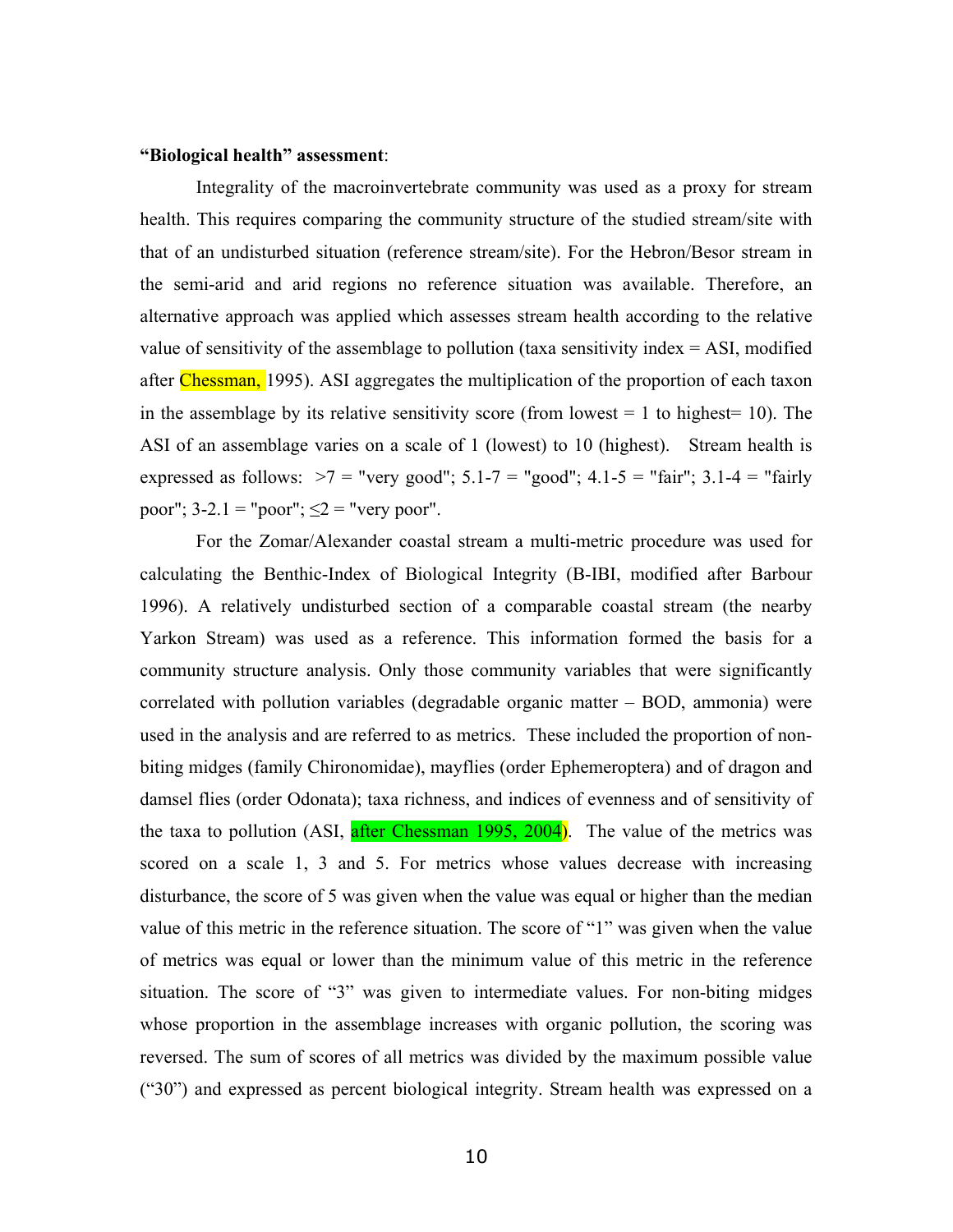relative scale as follows:  $\geq 87\%$  = "very good"; 75-86% = "good"; 61-74% = "fair"; 47- $60\%$  = "fairly poor";  $35-46\%$  = "poor";  $\lt 35\%$  = "very poor".

Macroinvertebrates were collected using semi-quantitative sampling that involves net jabbing (hand net 0.42mm pore size) along a constant distance (10m) usually in vegetated habitats. Samples were preserved in a 70% ethanol solution and transported to the laboratory where the organisms were sorted, identified and counted.

## **IV. Findings**

The following presents the most significant findings from the study, summarized according to watershed. After characterization of discharge and stream flow, water quality is described, with an emphasis on the key indicators of municipal sewage. Selfpurification processes are identified and evalauated. The biological health of each watershed is then assessed.

## **Hebron/Besor Watershed**

*Flow and Infiltration to Groundwater:* In the Hebron/Besor watershed, the predominant initial source of pollution in the watershed is the effluents and raw sewage leaving the urban Hebron and Qiryat Arba areas. Measurements suggest that 15,000 cubic meters of sewage per day, mostly untreated, flow over 120 kilometers downstream until reaching Israel's Besor Reserve near the Negev village of Tze'elim. This steady baseflow fundamentally alters the character of the stream, transforming it from a seasonal stream where high quality storm water flows for only a few days a year throughout a largely semi-arid watershed, to one with a constant flow of sewage throughout the year.

## **Table 1: Losses from Hebron to Shoqet According to Seasonal Measurements**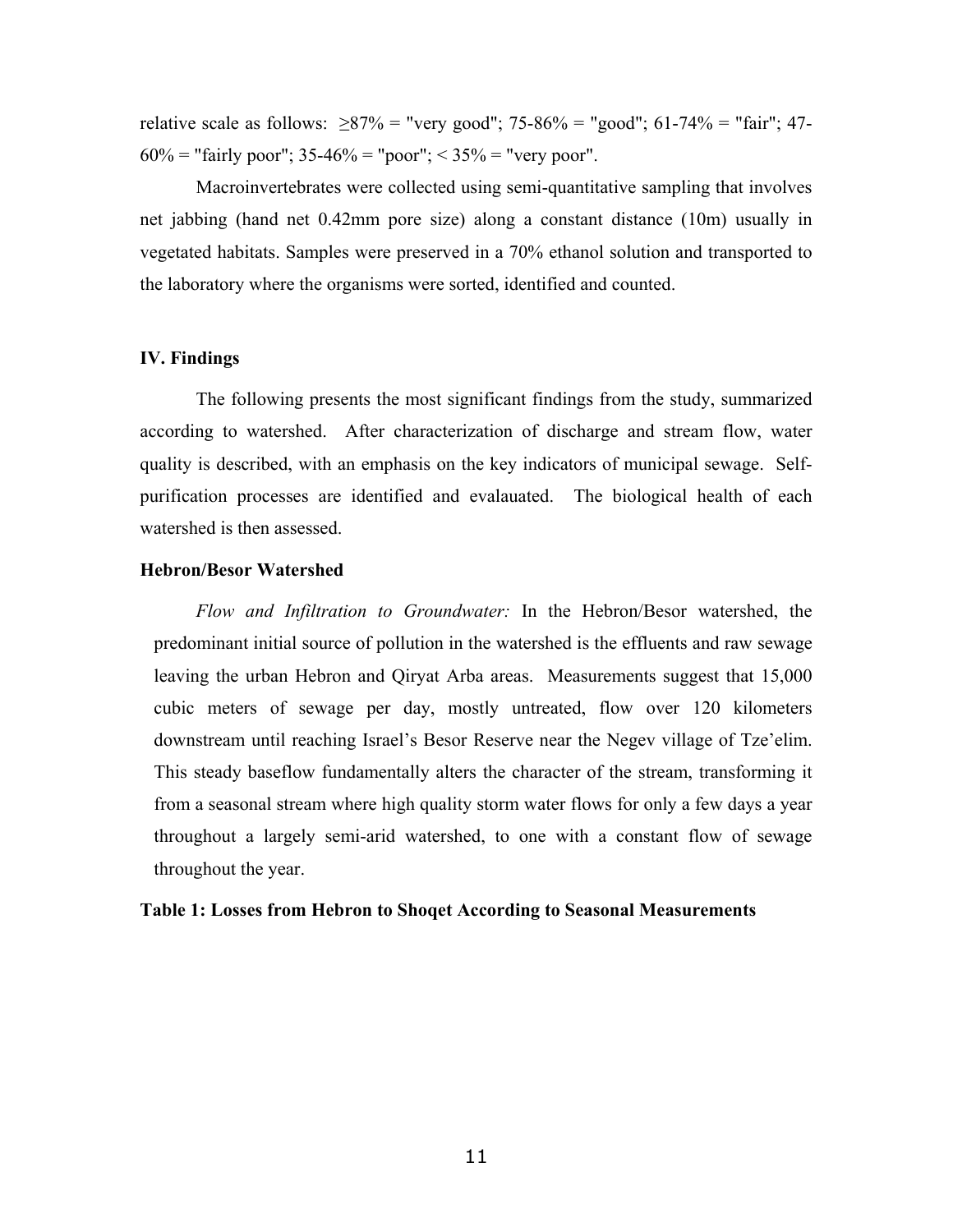| <b>Seasons</b> | <b>Total loss</b> | <b>Evaporation</b> | <b>Infiltration</b> | <b>Infiltration</b> |
|----------------|-------------------|--------------------|---------------------|---------------------|
|                | $(\%)$            | $\frac{9}{6}$      | $(\%)$              | $(m^3)$             |
| Summer 2005    | 60                | ┑                  | 53                  | 8,000               |
| Winter 2006    | 76                | 4                  | 72                  | 11,000              |
| Spring 2006    | 43                | 6                  | 37                  | 6,000               |
| Summer 2006    | 82                | 6                  | 76                  | 11,000              |

## **Table 2: Self Purification - COD, BOD, TOC and Nutrient values in Hebron/Besor Stream**

| Hebron/Besor<br>(Palestinian)      | Hebron/Besor (Palestinian) |                  | Hebron/Besor (Israel) |         |  |
|------------------------------------|----------------------------|------------------|-----------------------|---------|--|
|                                    | Range                      | Average          | Range                 | Average |  |
| $EC$ [mS/cm]                       | $1.254 - 3.49$             | 1.874            | $0.72 - 3.05$         | 1.80    |  |
| TSS [mg/l]                         | $42 - 3506$                | 713              | 33-11234              | 3774    |  |
| Total COD [mg/l]                   | $240 - 1190$               | 654              | 12.5-771              | 388     |  |
| Total BOD $\lfloor$ mg/l $\rfloor$ | $81.6 - 1050$              | 498              | 13.8-272              | 137     |  |
| $TOC$ [mg/l]                       | $97.2 - 386$               | $\overline{220}$ | 86-223                | 141     |  |

## **Table 3: Major ions concentrations in the Hebron Stream**

| Major ion         | Hebron/Besor (Palestinian) |                | Hebron/Besor (Israel) |              |  |
|-------------------|----------------------------|----------------|-----------------------|--------------|--|
| [mg/l]            | Range                      | Average        | Range                 | Average      |  |
| Cl                | $83.6 - 740$               | 240            | 84-654                | 295.9        |  |
| $SO_4$            | $27.9 - 44.1$              | 33             | 25.1-80.4             | 44.4         |  |
| Br                | $\theta$                   | $\overline{0}$ | $\theta$              | $\mathbf{0}$ |  |
| HCO <sub>3</sub>  | $478 - 730$                | 625            | 216-804               | 597          |  |
| Na                | $74.6 - 520$               | 190            | 53-366                | 199.5        |  |
| $K_{\mathcal{I}}$ | $15.9 - 25.8$              | 21             | 10.7-45.6             | 29.5         |  |
| Ca                | $48.3 - 67.1$              | 56             | 38.1-97.5             | 62.2         |  |
| Mg                | $16.9 - 37.8$              | 27             | 8.42-53.5             | 27.5         |  |
| Total N           | $64.2 - 88.8$              | 74.6           | $9 - 91$              | 50.317       |  |
| Total P           | $1.86 - 14.4$              | 8.47           | 1.36-0.59             | 0.975        |  |
| NO <sub>3</sub>   | $8.98 - 14.0$              | <b>11</b>      | $0 - 2.18$            | 0.66         |  |
| PO <sub>4</sub>   | $9.02 - 19.99$             | 15             | $0-30.67$             | 8.33         |  |
| NH <sub>4</sub>   | $54.9 - 105$               | 75             | 17-85.2               | 66.0         |  |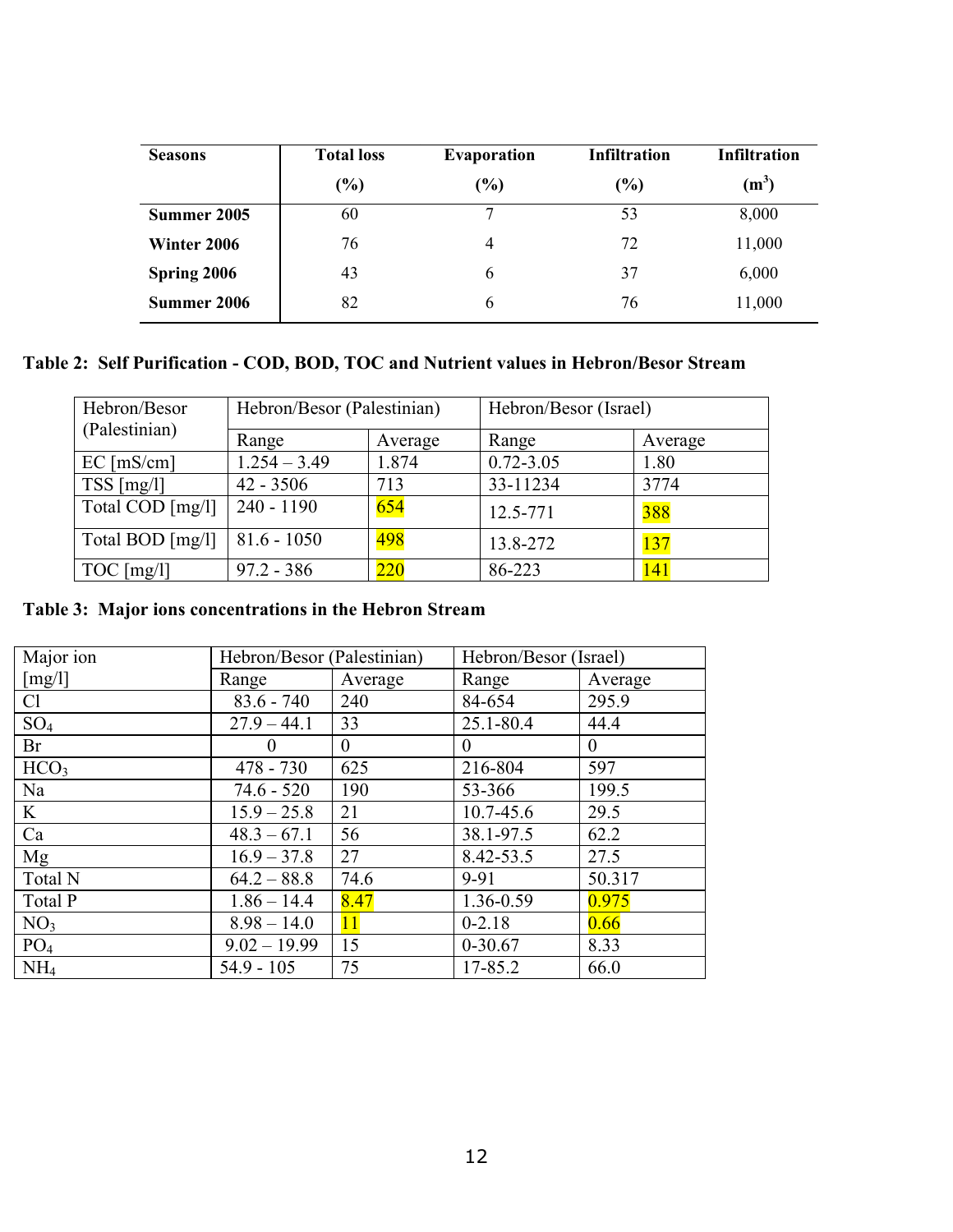It is important to note that a significant portion of the water in the Hebron/Besor, however, does not reach the Israeli border. Measurements of flow taken from the different monitoring stations along the length of the stream in various seasons indicate that along the stream's first 60 km can reach between  $40\%$  and  $90\%$  of the wastewater discharged (8,000 - 11,000 cubic meters) percolates into ground water before it reaches the green line and the Beer Sheva stream. (Table 2) This represents transmission losses in the channel during the flow and infiltration into the ground water, far beyond the potential water lost by evaporation and transpiration by plants and vegetation cover from the streambed. The rate of percolation appears to be seasonal as reflected in Table 1. The quality of the water which infiltrates the surrounding aquifer in the upper stretch is extremely poor  $-$  and is in fact raw sewage.

*Water Quality:* Water quality in the stream varies dramatically along its flow as a process of biological purification clearly emerges from sampling results. Table 3 shows a dramatic contrast between average parameters measured in the upper reaches of the watershed near Hebron and those in the lower Israeli stretches. In particular, the drop in nutrient concentrations for Total phosphorus and  $NO<sub>3</sub>$  is on average, an order of magnitude reflecting the general reduction in the concentration of organic material flowing in the stream. The declining gradient in the level of pollution along the sampling route between the top and the bottom segments of the stream is further reflectd in the drop of 91.7% in biological oxygen consumption (BOD), 87.7% in chemical oxygen consumption (COD), 73.9% in overall nitrate levels, and 72.8% in overall ammonia levels (yearly average).

The results suggest that water quality improvement is not as predictable and linear as anticipated. Figures 3 and 4 show unanticipated increases in BOD and COD levels in the lower stretches of the stream. The possibility of additional, local contamination by small point source discharges in Israel cannot be ruled out. For example, local "contributions" of pollutants to the base flow were observed from a few points along the Besor basin. These appear to be primarily derived from inadequate treatment levels in the sewage systems of the Israeli communities of Beer Sheva, Ofakim, Rahat, and Meitar. In addition, raw sewage was observed flowing into Beer Sheva Stream from Beer Sheva's southern discharge station during light rainfalls. Yet,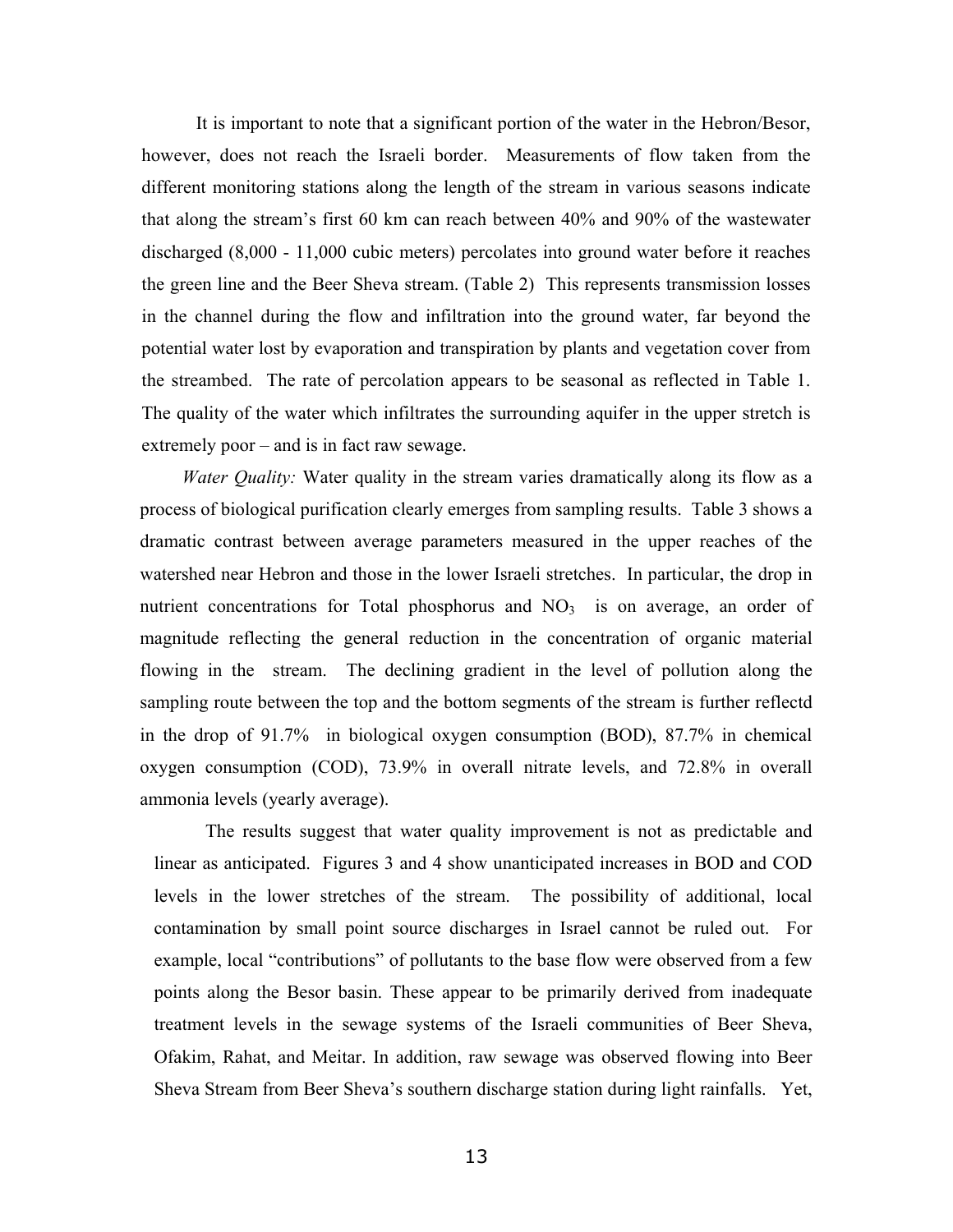these additions, are insufficient to explain the sudden increase in organic loadings and BOD/COD levels. Rather it is likely, that the sewage that penetrated into the subsurface during the initial flow of the stream, returns to the surface and joins the stream flow in downstream reaches.



**Figure 3: BOD variation along the main Hebron-Beer Sheva stream**.



**Figure 4: COD variation along the Main Hebron-Beer Sheva Stream.**

Specifically, in the summer of 2005, an increase in flow was observed in the vicinity of the city of Beer-Sheva (about 60-70 km from the Hebron Outlet) and downstream of the Hipushit site, 94 km from Hebron. During the winter of 2006,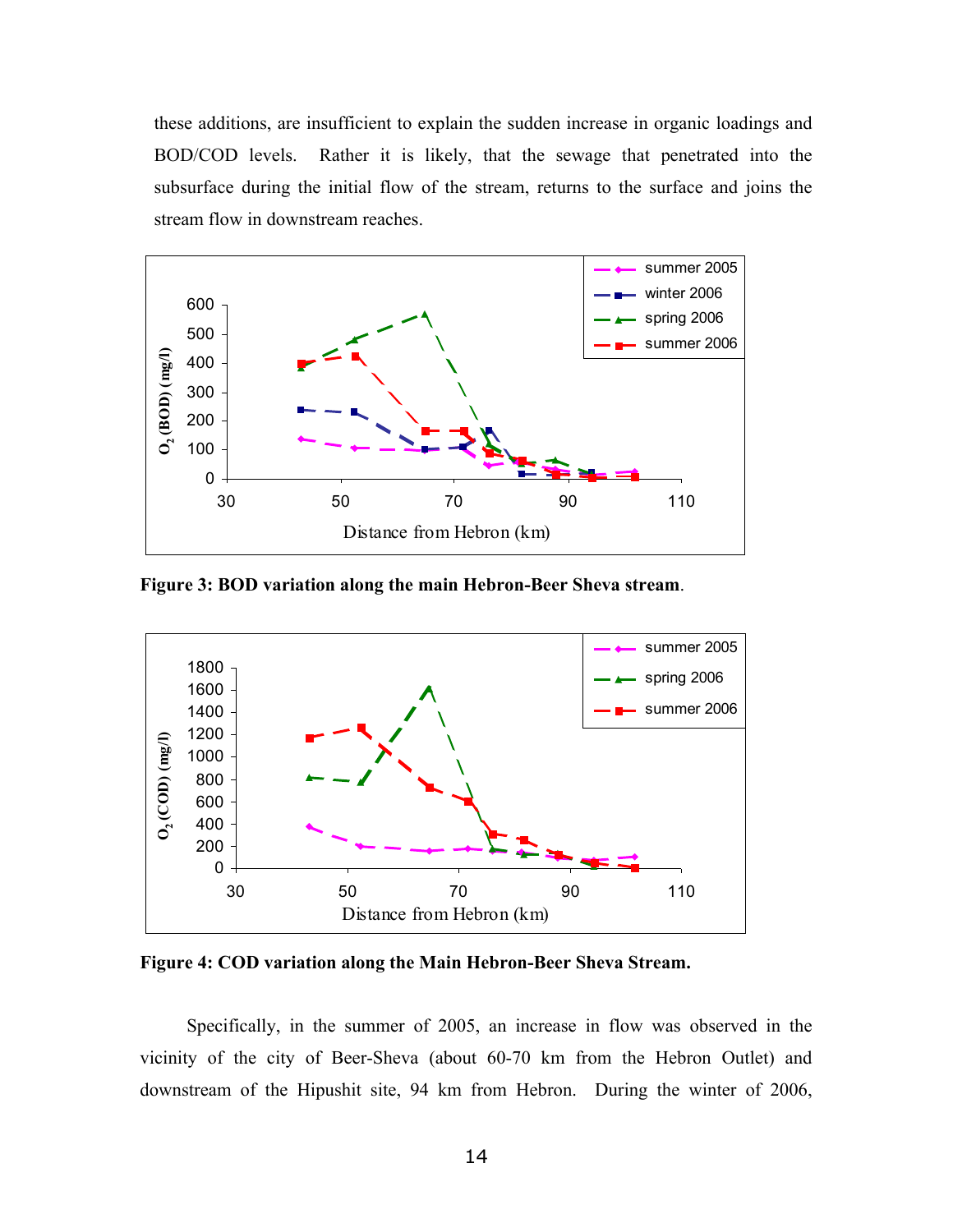additional flow was measured in Israel, close to Tel Sheva until Sh'hunot and an even greater addition of flow was observed as well at the Quarry Site, peaking at the Secher Site at 7,590 m3/day In comparison to other seasons, during the spring of 2006 higher discharges were measured at most of the sites  $(12,110 \text{ m}^3/\text{day}$  at the Metar Forest Site. A considerable increase in discharge began at the Hazerim Site and reached a peak (10,900  $m<sup>3</sup>/day$ ) at the Secher Site. In the summer of 2006 the downstream Hebron reached a lower discharge of 2,770  $\text{m}^3/\text{day}$ ) Mass balance calculations and geo-chemical profiling of the stream's water and underlying groundwater also show that in certain stretches of the stream (downstream towards Beer Sheva) there was an increment of growing nitrate and sodium levels that can be associated with the entry of contaminated groundwater flow.

Sewage, of course, is not the sole source of contamination. Heavy metal levels of chrome, copper, titanium, barium, and zinc were measured in the upstream segments, but generally decline in the down-stream segments of the stream. Two cases of high Mercury (Hg) levels (0.071 mg/l and 0.081 relative to the proposed local standard of 0.0005 mg/l) were measured in lower segments. Cr concentrations of 0.126 mg/l were also detected. For the adsorbed phase trace elements, high concentrations of Cr and Cd were found in all sites (34-27,500 and 0-630 mg/kg respectively) and Cu was also measured at most of the sites (34-3,200 mg/kg). This suggests that industrial waste discharged from Hebron's leather and tanning industry reaches the stream year-round.

Overall, the water quality in the lower reaches of the stream remains low, and the levels of pollutants exceed recently proposed Israeli standards (Lawhon, 2005) which require tertiary treatment before the release of effluents into streams. Self-purification processes do occur, and the warm climate expedites this oxidation process. Yet, the likely reappearance of sewage, as it follows the stream in a subsurface flow, contributes to the generally poor quality of water in the lower reaches.

*Biological Health:* The prevalence of sewage in the Hebron/Besor watershed is not only apparant from the chemical parameters measured (e.g., BOD levels close to 500 mg/l when present standards are set at 10 mg/l) but also in the makeup of the macroinvertebrate community of the streams. The relatively poor macroinvertebrates biodiversity (overall 28 taxa), and the dominance of a single or a few taxa (Evenness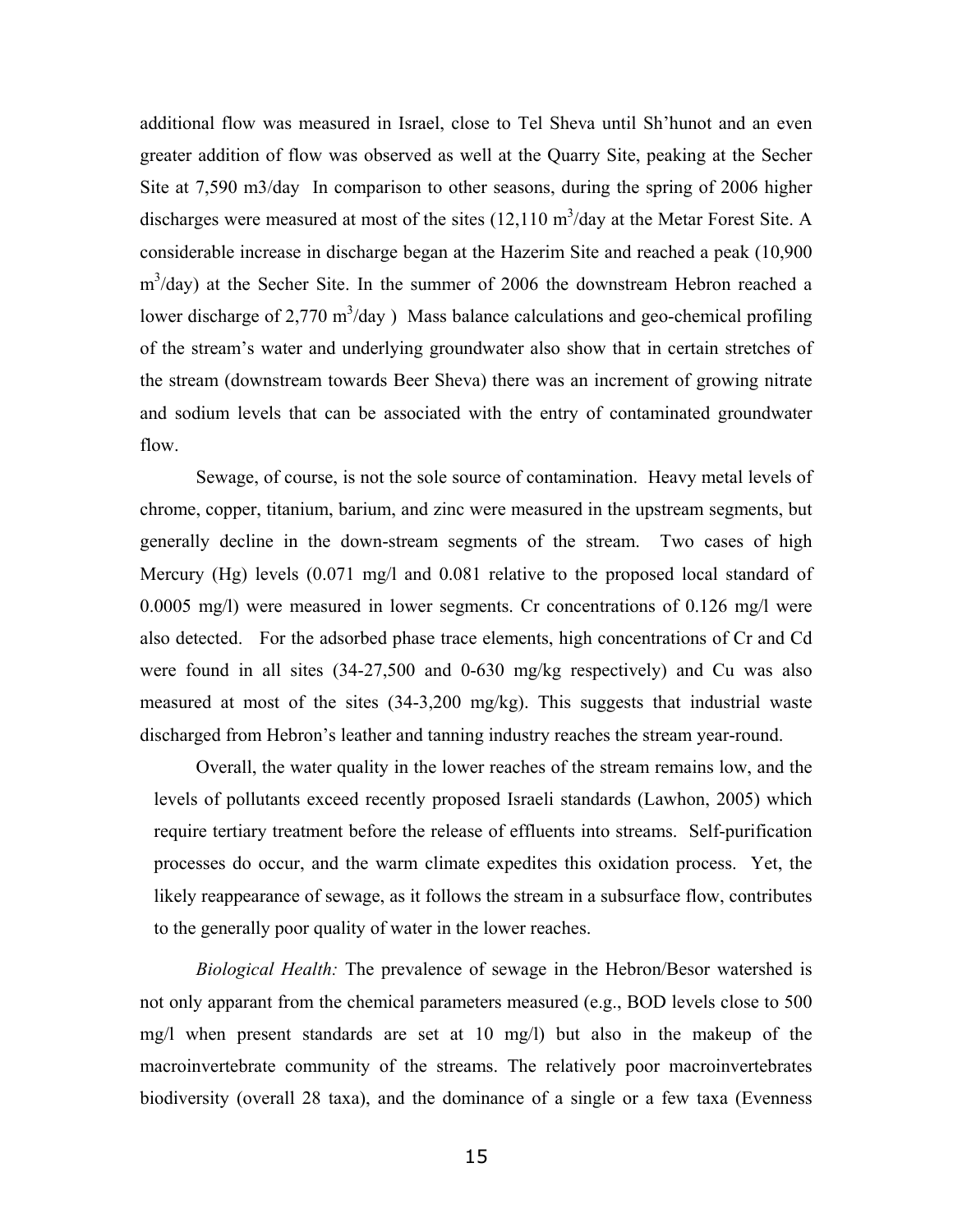<0.64, Table 4), along with the overall poor streams health confirm the environmental impacts of these discharges on the entire basin.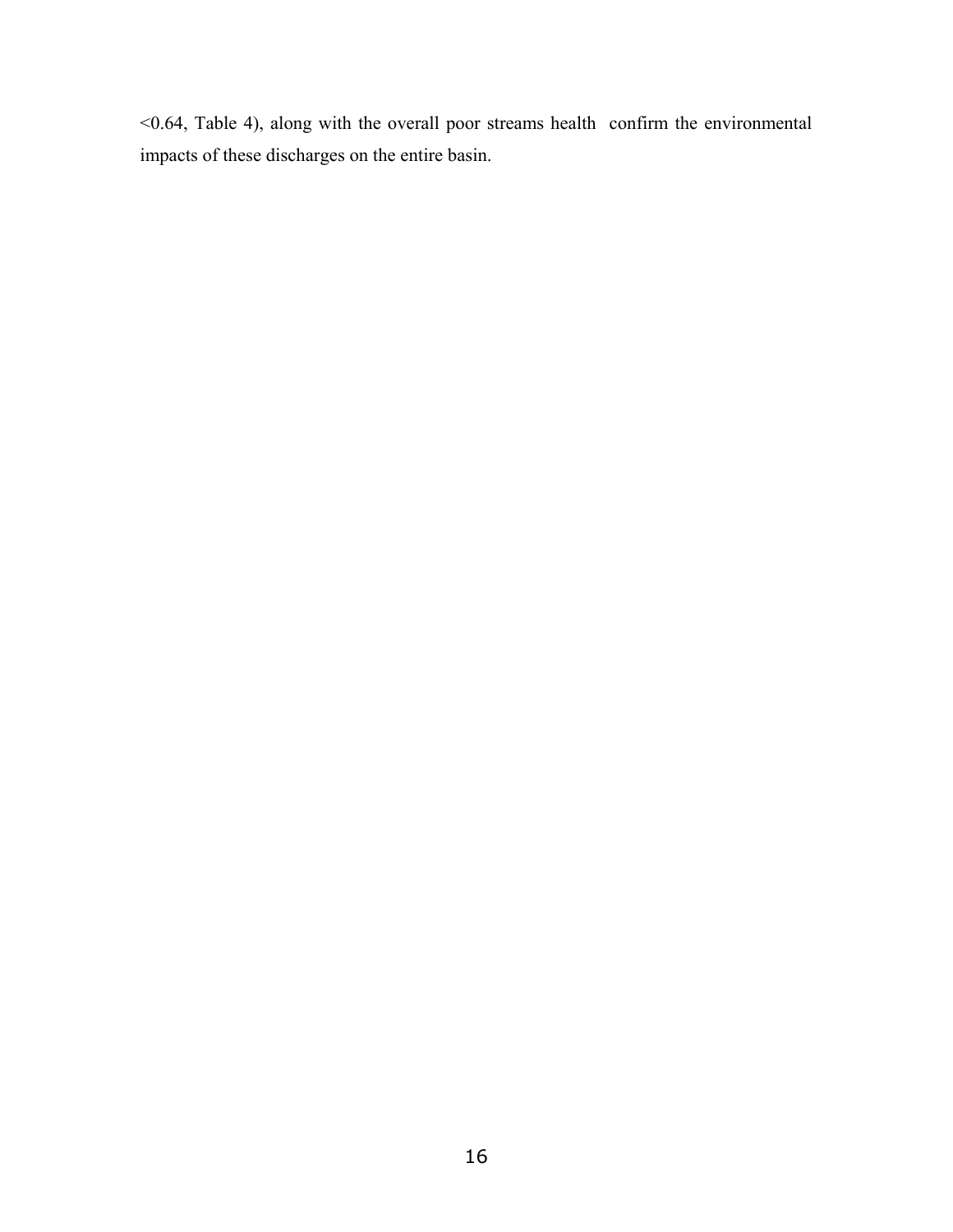Table 4: Range values of macroinvertebrate taxa richness, evenness and assemblage sensitivity index and respective stream health of the Besor watershed streams over the study period ( $n =$  number of samples in each site).

| <b>Stream</b>           | Hebron        |              | <b>Be'er Sheva</b> |                 | Grar                          |                   |                          |                               |                    |
|-------------------------|---------------|--------------|--------------------|-----------------|-------------------------------|-------------------|--------------------------|-------------------------------|--------------------|
| <b>Site</b>             | <b>Sh-Brd</b> | $T-S$        | Hip-<br>Dn         | $\mathbf{Qu}^*$ | P-HaSh                        | Re-<br><b>Brd</b> | $E-B*$                   | $E-S^*$                       | Hav-<br><b>Brd</b> |
| samples (n)             |               |              |                    |                 |                               |                   |                          |                               |                    |
| <b>Taxa richness</b>    |               | 3            | 10                 | 3               | 6                             | 2                 | $9 - 11$                 | $7-10$                        | 10                 |
| Evenness                | 0.46          | 0.21         | 0.56               | 0.1             | 0.21                          | 0.1               | $0.26 - 0.65$            | $0.08 - 0.46$                 | 0.64               |
| <b>ASI</b>              |               | 1.9          | 2.1                | 2               | $1.9 - 2.1$                   | 2                 | $2.8 - 4.4$              | $2 - 3$                       | 3.1                |
| <b>Stream</b><br>Health | very<br>poor  | very<br>poor | poor               | very<br>poor    | very<br>$\bf{poor}$ -<br>poor | very<br>poor      | poor -<br>fairly<br>poor | very<br>$\bf{poor}$ -<br>poor | fairly<br>poor     |

\* Springs located outside the main channel.

The state of macroinvertebrate community in the upper tributary (Hebron stream) was even worst than of those on the lower parts of the basin. Only four taxa were found at the two sampling sites ("Rihiya" and "Thahariya"), all of which midge larva (order Diptera). Two families- hover-flies (Syrphidae) and moth-flies (Psychodidae), were the most dominant (>99%), representing macroinvertebrate with highest tolerance to organic pollution (sensitivity = 1). The extremely low biodiversity and the nature of the macroinvertebrates found are in agreement with the very poor water quality at these sites. This is also reflected by the strong dissimilarity of the upper tributaries macroinvertebrate community from that of the down stream communities (Figure 5).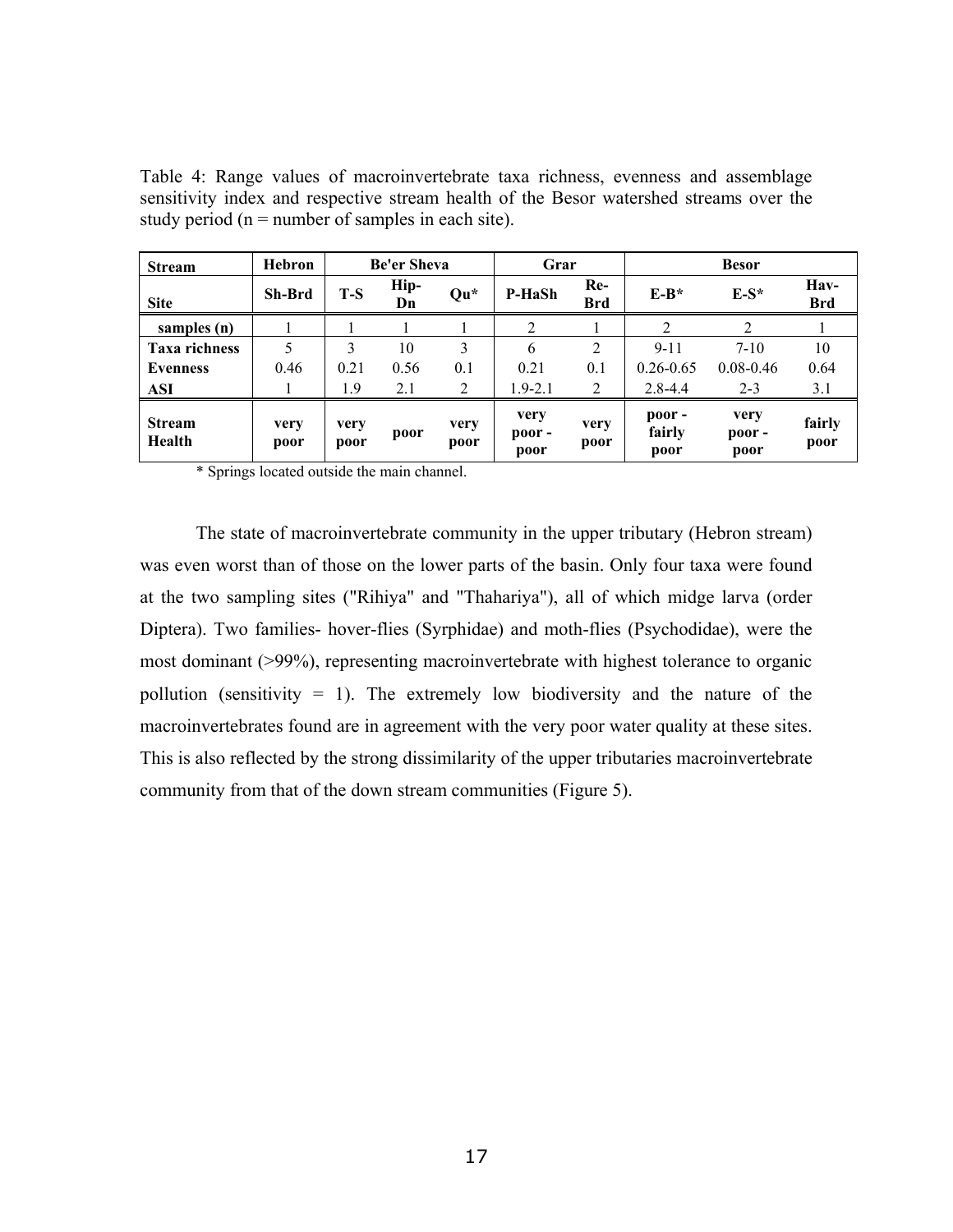

Figure 5. Multidimensional scaling of similarity analysis (Bray-Curtis) of macroinvertebrate assemblages sampled along the Hebron / Besor watershed. Circled group indicates sites located in Hebron stream.

## **Zomar/ Alexander Watershed**

*Flow and Infiltration to Groundwater:* Similar to the situation in the Hebron/Besor watershed, discharge measurements revealed that in all of the Palestinian and Israeli sections of the Zomar/Alexander watershed, the predominant source of water and pollution in base-flow were sewage effluents. The Nablus tributary, contributes the majority of the water flowing in the stream, first comprised of raw sewage and industrial effluents, which are partially treated upon entry into Israel. Several additional point sources discharge into the stream, but they are largely intermittent depending on seasonal factors. For example, the Tnuvot waste treatment plant, typically diverts all its effluents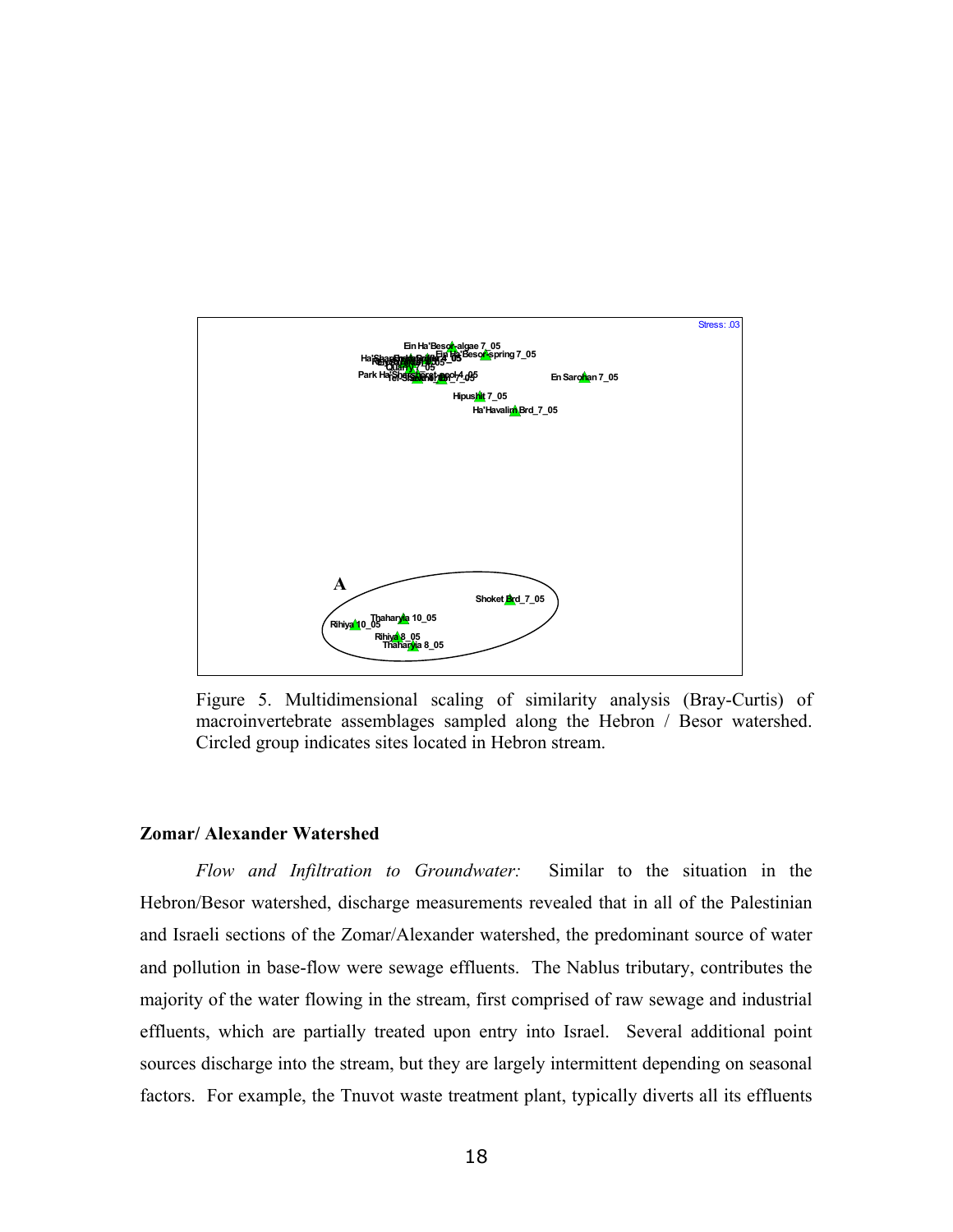for reuse by agriculture. On rare occasions, when there is no demand by farmers, treated effluents will be discharged into the stream. Fish ponds, occasionally will release waters; etc.

*Water Quality:* Average base flow data for the stream are listed in Table 5 revealing the broad range of conditions along the stream with as much as a twenty-fold differential for some parameters (e.g., NH4). This reflects the presence of sewage treatment, dilution levels, natural in-stream purification processes and the estuarial

|                | Kalanswa<br>landfill st<br>(3) | Alexander<br><b>Stream</b><br>road-57<br>(4) | Up stream<br>Zomar<br><b>Stream</b><br>(3) | Down<br>stream<br>Zomar<br><b>Stream</b><br>(4) | G.<br>park<br>Hayim<br>(2) | Maabarot-<br>fish pond<br>(2) | Elyashiv<br>(5) | Maabarot<br>(5) | Nablus/Zomar<br><b>Stream Station</b><br>(9) |
|----------------|--------------------------------|----------------------------------------------|--------------------------------------------|-------------------------------------------------|----------------------------|-------------------------------|-----------------|-----------------|----------------------------------------------|
| H4             | 20.2                           | 20.1                                         | 1.1                                        | 18.7                                            | 9.7                        | 17.5                          | 13.8            | 7.6             | 43.2                                         |
|                | 13.4-24.9                      | 1.479-30.4                                   | 0.518-2.276                                | $7.3 - 32.4$                                    | 2.478-16.9                 | 17.01-18                      | 2.27-35.8       | 4.352-11.43     | 22.3-72.4                                    |
| O <sub>2</sub> | 2.0                            | 1.8                                          | 0.5                                        | 8.6                                             | 1.0                        | 5.1                           | 5.6             | 4.9             | 4.7                                          |
|                | $0.1 - 5.1$                    | $0.64 - 4.56$                                | $0.14 - 0.8$                               | $0.76 - 20$                                     | $0.77 - 1.18$              | 1.08-9.058                    | $0.71 - 11.8$   | 1.14-6.942      | 0.2-14.364                                   |
| <b>SS</b>      | 20.8                           | 30.5                                         | 60.7                                       | 79.8                                            | 58.0                       | 94.0                          | 63.8            | 106.5           | 62.7                                         |
|                | 20-21.4                        | $12 - 46$                                    | $52 - 70$                                  | 42-142                                          | 50-66                      | 58-130                        | $36-106$        | 80-134          | 20-150                                       |
| OD             | 75.5                           | 48.2                                         | 38.1                                       | 72.9                                            | 48.6                       | 48.0                          | 63.2            | 58.7            | 97.5                                         |
|                | 65-89.3                        | 15.68-79.8                                   | 6.7-77.8                                   | 61.8-98.2                                       | 46.08-51.2                 | 35.2-60.8                     | 49.6-75.4       | 51.8-64.96      | 50.21-172                                    |
| OD             | 16.1                           | 13.5                                         | 9.5                                        | 28.8                                            | 29.3                       | 28.4                          | 22.7            | 20.7            | 28.3                                         |
|                | $10.5 - 25.1$                  | $4.4 - 23.2$                                 | $1.7 - 21$                                 | 19.4-36.7                                       | 22.3-36.2                  | 22-34.7                       | 4.83-36.7       | $6-43.1$        | 10.6-58.9                                    |
| N              | 19.3                           | 5.9                                          | 6.0                                        | 24.3                                            | 15.3                       | 24.6                          | 16.5            | 18.0            | 43.2                                         |
|                | 14.8-23.4                      | 4.191-8.513                                  | $5.3 - 6.7$                                | 12.9-40.3                                       | 8.298-22.3                 | 24.08-25.1                    | 8.24-23.838     | 13.8-22.606     | 30.4-65.06                                   |
|                |                                |                                              | conditions that begin to emerge            |                                                 |                            |                               |                 |                 |                                              |
| P              | 5.1                            | 7.7                                          | 3.4                                        | 5.4                                             | 6.2                        | 7.6                           | 4.6             | 6.6             | 7.2                                          |
|                | 3.03-6.87                      | $3.5 - 15.9$                                 | $2.1 - 6$                                  | 1.66-7.65                                       | 4.14-8.18                  | $5.6 - 9.6$                   | $2.01 - 5.8$    | $4.9 - 10.4$    | 3.68-12.9                                    |

## **Table 5: Range and average of Base flow concentrations (mg\L) in the Alexander catchment (con**)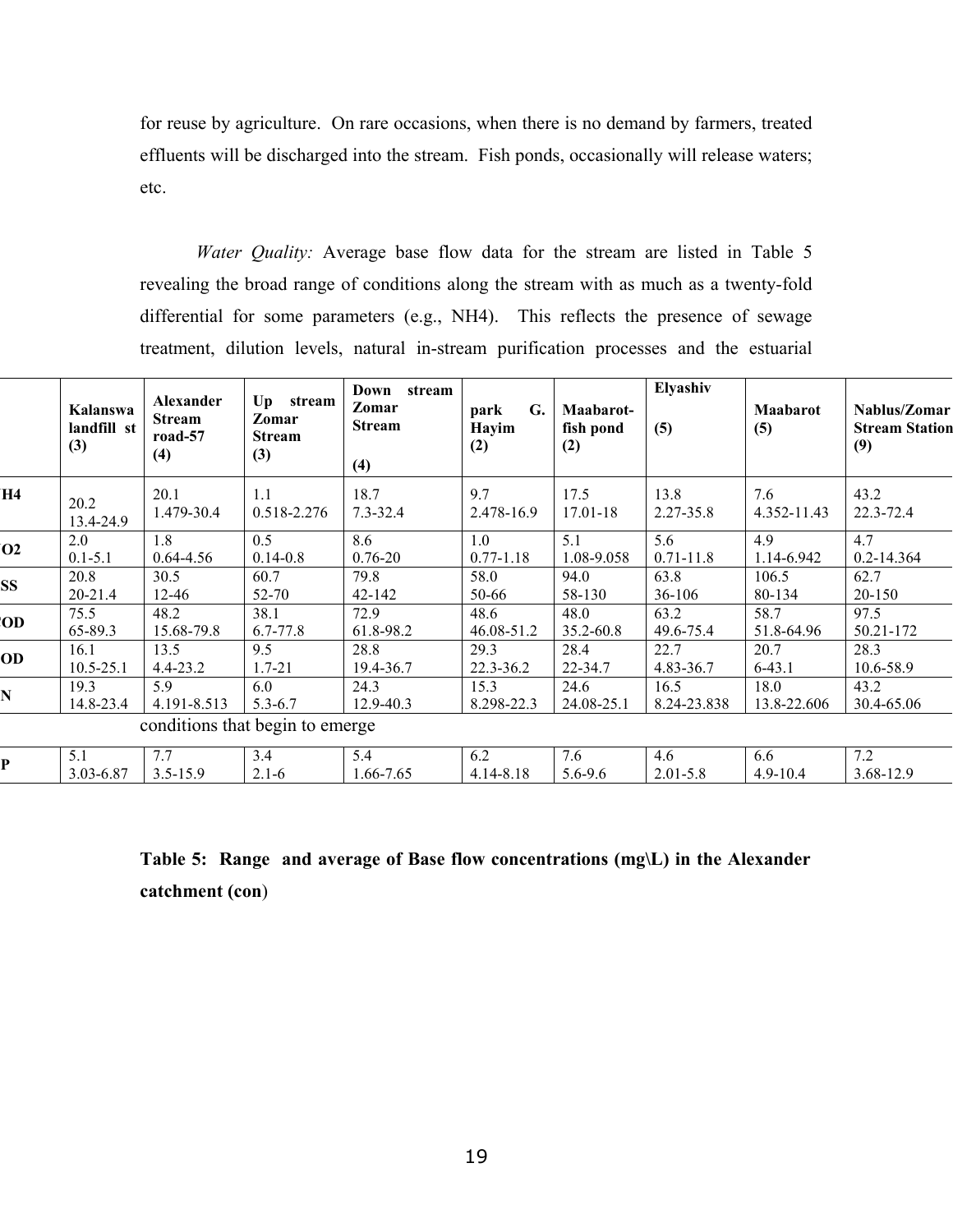as the stream reaches the sea. Total P concentrations, however, deviated little during the course of the stream's flow (from  $3.5$  to  $15.9$  mg/l). In all cases, concentrations were far above new recommended Israeli levels for in-stream phosphorus concentrations of 1 mg/l. This can be explained by the sewage treatment technologies in use in the discharging Israeli facilities. Present secondary (biological) treatment reduces organic loadings with moderate efficacy, but its treatment does not remove phosphorus as effectively.

Sampling was also carried out during several storm events. Results indicate that salinity and major ions concentrations are much lower for in-stream concentrations during floods events than in the base flow. Lower levels of BOD, COD, NH<sub>4</sub>, and total N were also recorded during storm events. Dilution, however, is more pronounced down stream, with somewhat higher in-stream concentrations in the Zomar stream appearing storms relative to the Alexander stream.

Pollution concentrations during rainfall events show dramatic temporal shifts, reflecting the so-called "first flush" effect in the stream. For example, COD and BOD levels dropped from 104 and 33 mg/L, to less then 27 and 4.3 respectively in the later stages of the storm events. The event of Feb. 9-10, 2006 was among the largest ever recorded in the catchment, with discharges exceeding  $10 \text{ m}^3/\text{sec}$  for more then 24 hours. Under such conditions, a strong "dilution effect" was anticipated which should have been reflected in measurements of major ions and other compounds. Results were somewhat surprising

Figure 6 shows maximum concentrations during one event during the initial peak discharges (19:00-23:00) as well during the last part of the event. This reflects the clear, addition of pollution from nonpoint sources. The over all mass of Nitrogen and Phosphorus was  $\sim$  23,000 kg and 5,100 kg respectively, during the Feb.9-10 event (mean Total N), compared to 1700 kg and 1100 in the Dec, 16-17.2005 event (Table 6). In the base flow, the daily contribution appears to be less then 500 kg of Nitrogen and less then 100 kg of Phosphorus. Accordingly, the nutrient loadings during large events appear to be two orders of magnitudes higher, highlighting the contributions of Non Point Sources.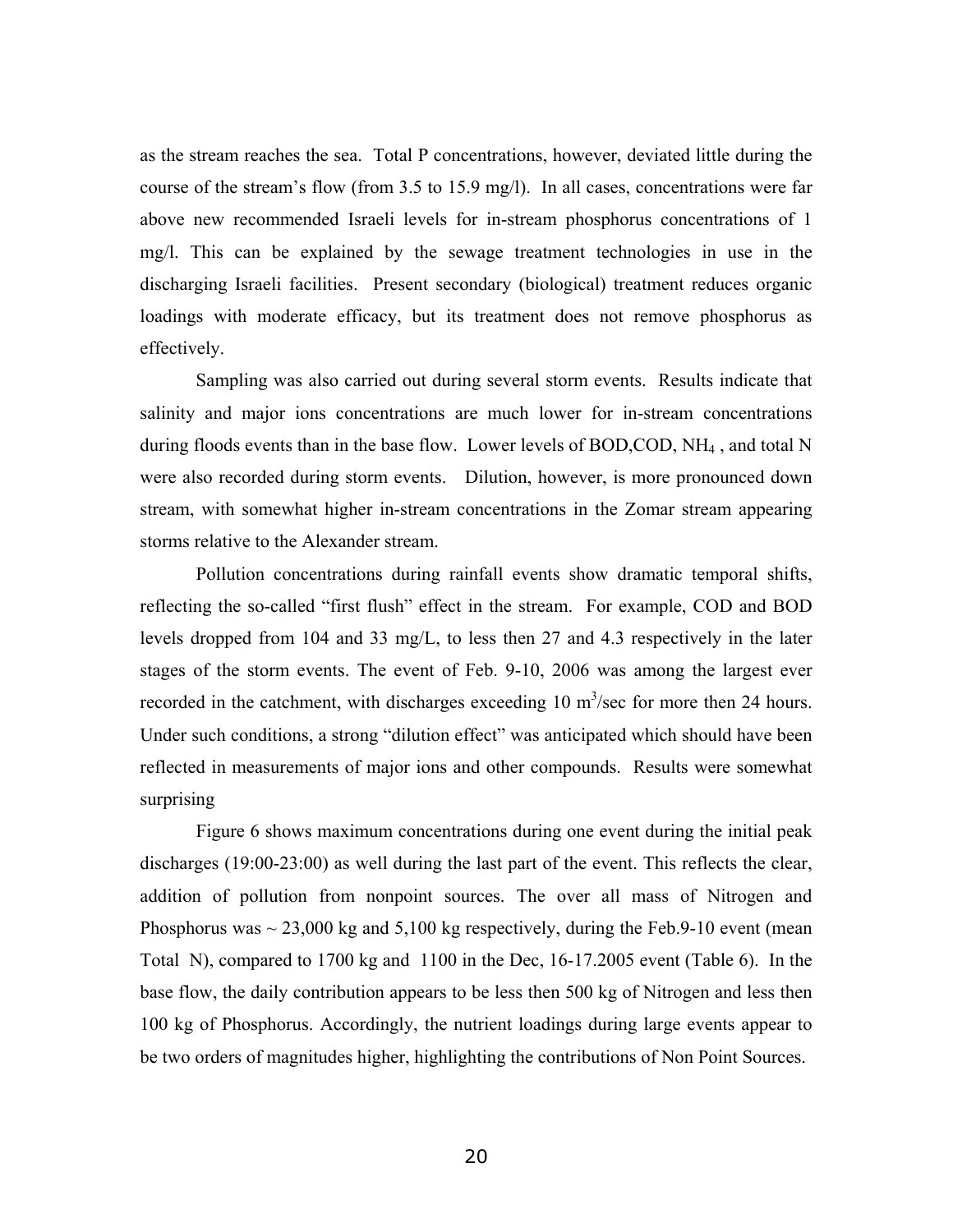

**Figure 6: Storm event 16-17/12 automatic station on road 57.** 

Moreover, pollution loads during storm events, seem to be much higher in comparison with the pollution loads in base flow. Furthermore, the data show that the larger the discharge of the storm, the larger the pollution loads. Accordingly, the highest quantities of nutrients discharged into the stream correspond to the storm of December 24-27, 2005. This event had both the largest overall discharge and the highest peak discharge. These results can be explained by the fact that water flowing in the stream already contains nutrients. The levels of these nutrient levels differ in between the storm events. At the same time, results consistently indicate that the greater the amount of water flowing the stream**,** the higher the nutrient loads. This would support the existence of a "cumulative effect", meaning that even if concentration is lower, the overall load might be higher, since more water flows through the stream.

Measurements suggest that during storm events between 59-92% of the TN and 81-95% from the TP could be attributed to Non Point Sources. These values presents the upper limit of the possible contribution from non-point sources, and do not take into account additional possible sewage inputs. One should take into consideration that some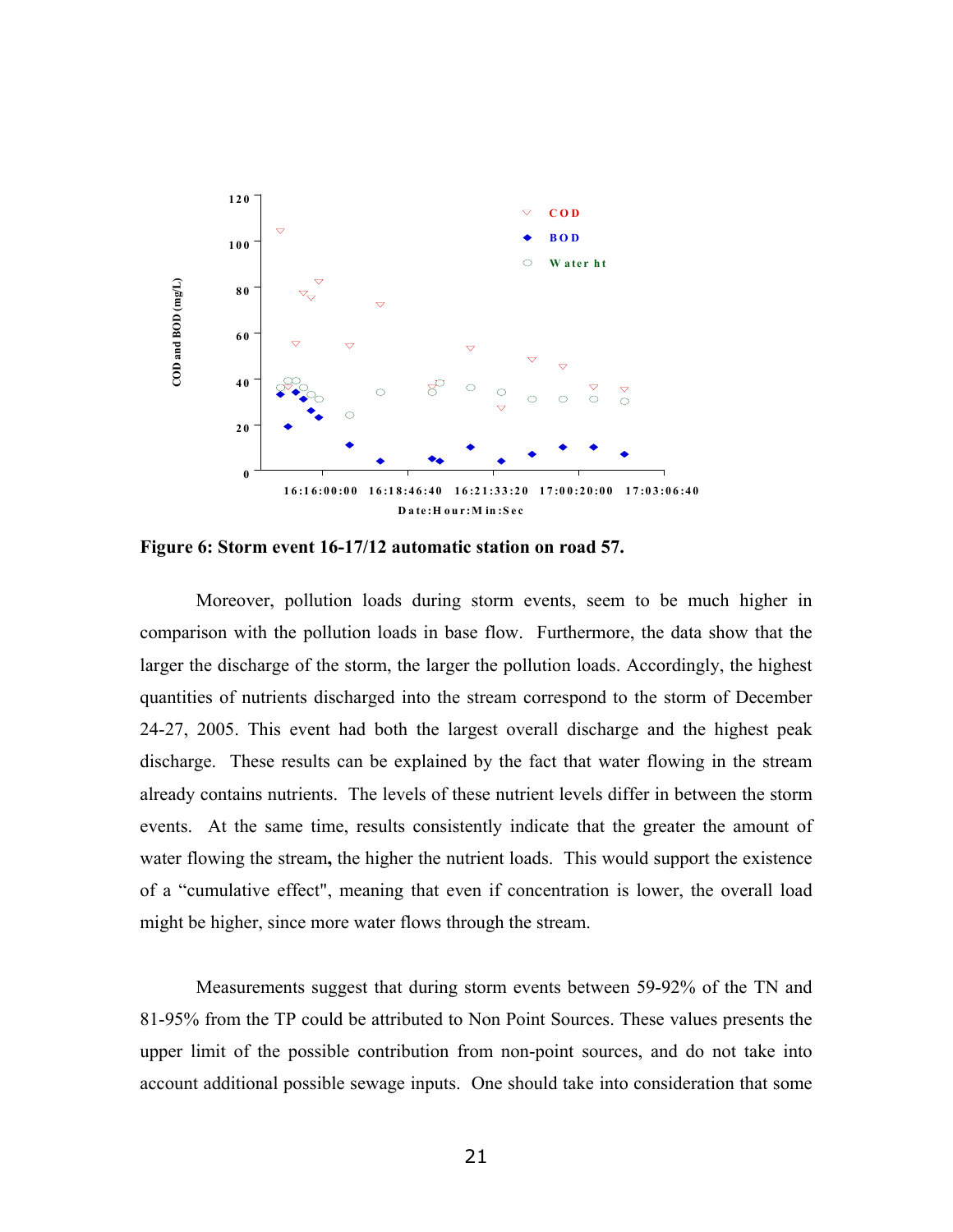of the loads could be attributed to re-suspended material and sediments accumulating in base flow. But the low concentration of sediments (25 and 34 mg/L of TSS respectively) measured in June 2006 from the outlet of the Yad-Hanna waste treatment plant suggest a relatively minor contribution from these alternative sources for sediments.

**Table 6: Nutrient loads in the different storm events as calculated for Elyashiv station. (Percentages of the relative contributions of Nonpoint Sources in the various events are given in parenthesis.)** 

| Storm     | Cumulative/ave   | Peak                  | Average       |      | Average load |            | Differential |      | of<br>$\#$     |
|-----------|------------------|-----------------------|---------------|------|--------------|------------|--------------|------|----------------|
| event     | rage             | discharge             | concentration |      | (Kg)         |            | load         |      | samples        |
|           | Discharge $(m3)$ | (m <sup>3</sup> /sec) | (mg/l)        |      |              |            |              |      |                |
|           |                  |                       | <b>TN</b>     | TP   | <b>TN</b>    | TP         | <b>TN</b>    | TP   |                |
| $16-$     | 426,308          | 6.25                  | 5.3           | 3.1  | 2265         | 1323       |              |      | $\overline{7}$ |
| 19.12.05  |                  |                       |               |      | (82%)        | $(92.8\%)$ |              |      |                |
| $24 -$    | 1,104,303        | 15.03                 | 6.22          | 2.72 | 6871         | 3006       | 7043         | 2863 | 18             |
| 26.12.05  |                  |                       |               |      | $(94.2\%)$   | $(96.8\%)$ |              |      |                |
| $14-$     | 389,090          | 6.6                   | 3.71          | 1.91 | 1441         | 741        | 1433         | 610  | $\overline{7}$ |
| 16.1.06   |                  |                       |               |      | $(72.2\%)$   | (87.2%)    |              |      |                |
| $25 -$    | 581,857          | 6.875                 | 4.1           | 3.46 | 2411         | 2012       | 2631         | 1798 | 13             |
| 29.1.05   |                  |                       |               |      | $(83.4\%)$   | $(95.3\%)$ |              |      |                |
| 8-11.2.06 | 3,252,166        | 61.4                  | 5.4           | 1.7  | 17,562       | 5529       |              |      | $**$           |
|           |                  |                       |               |      | (97.7%)      | (98%)      |              |      |                |
| Baseflow  | 20,400*          | 0.34                  | 19.6          | 4.65 | 400          | 95         |              |      | 5              |

\*Average of baseflow of 27.8.05-27.8.06 from hydrological service data

\*\* No samples were taken at this station at this event; average concentrations were extrapolated from concentrations in Nablus tributary and station 57.

As can be seen in Table 7, overall nutrient loads in storm events are much higher than those loads in base flow, at least by an order of magnitude. The results are similar to the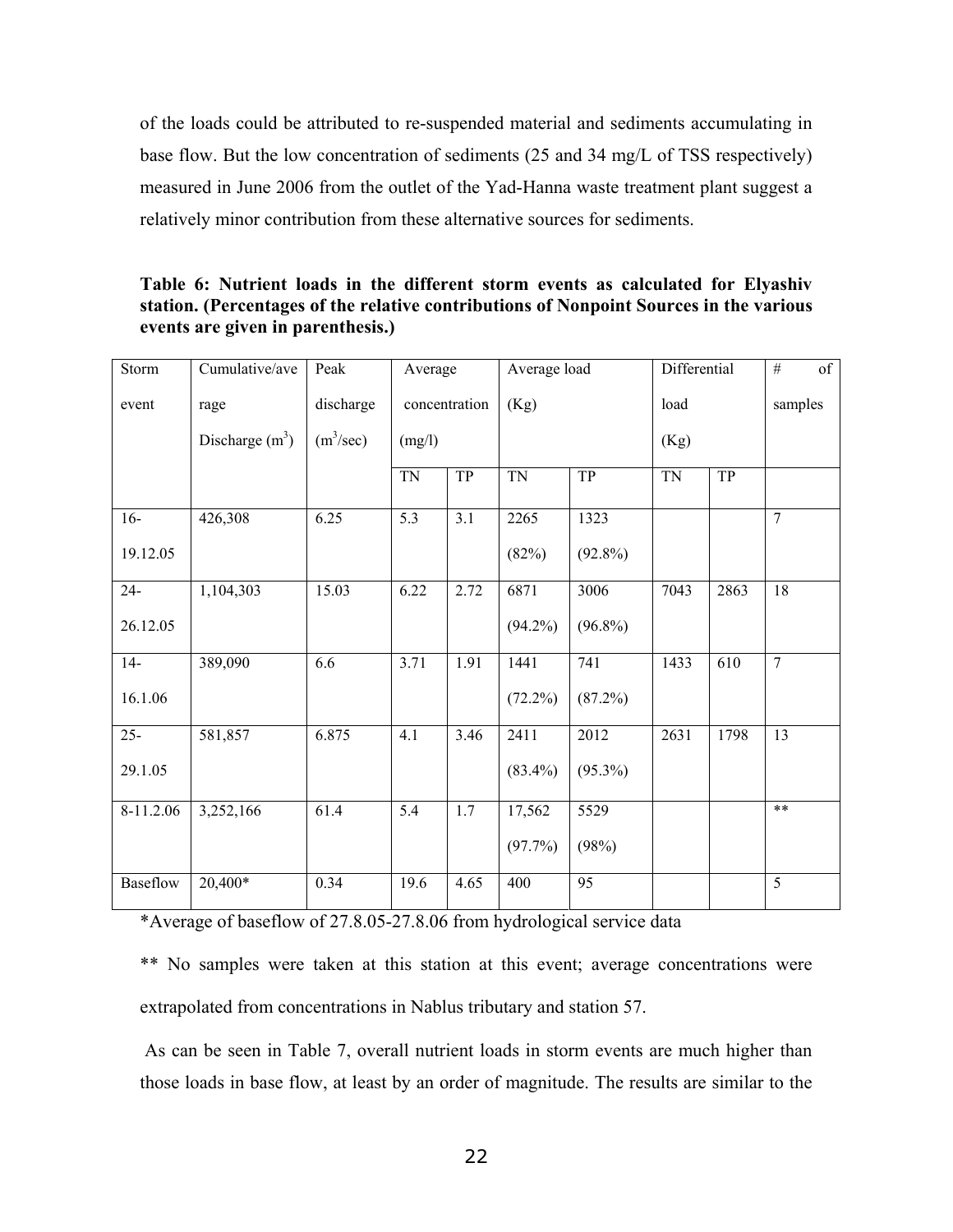trend appearing at the down stream "Elyashiv" monitoring station. During rainfall events, it is plausible to assume that almost all of the sources of nutrients originate from nonpoint sources (99.7-99.8%, Table 6).

| Storm event | Cumulative/       | Peak                  |           | Average $(mg/l)$ | Average load | Number     |                |
|-------------|-------------------|-----------------------|-----------|------------------|--------------|------------|----------------|
|             | average           | discharge             |           |                  | (kg)         | of         |                |
|             | Discharge         | (m <sup>3</sup> /sec) |           |                  |              | samples    |                |
|             | (m <sup>3</sup> ) |                       | <b>TN</b> | TP               | <b>TN</b>    | TP         |                |
| 16-19.12.05 | 743,972           | 7.67                  | 4.2       | 3.81             | 3122         | 2822       | 17             |
|             |                   |                       |           |                  | (99.7%)      | (99.7%)    |                |
| 24-26.12.05 | 1,152,282         | 20.42                 | 3.33      | 1.78             | 3841         | 2045       | 18             |
|             |                   |                       |           |                  | (99.7%)      | $(99.6\%)$ |                |
| 8-10.2.06   | 1,450,000         | 160                   | 3.2       | 1.8              | 4630         | 2660       |                |
|             |                   |                       |           |                  | $(99.8\%)$   | (99.7%)    |                |
| Baseflow    | 1,000             | 0.01                  | 11.4      | 8.3              | 11.4         | 8.3        | $\overline{4}$ |
|             |                   |                       |           |                  | $(99.8\%)$   | $(99.7\%)$ |                |

**Table 7: Nutrient loads as calculated for road 57 stations** 

*Biological Health:* Bio-assessment of base flow stream health also revealed considerable contrasts in stream conditions. Except for the lowest site on the Zomar/Alexander ("M-up" site), all other sites showed little variation in community attributes and biological integrity and were assessed as having "very poor" to "fairly poor" health condition (table 8). The "M-up" site was assessed as "very poor" on one occasion and as "good" on another. This is an indication of the variation in water quality conditions and a demonstration of the instability of effluent discharges in the Zomar/Alexander stream. As in the Hebron/Besor watershed the macroinvertebrate community of the upper tributaries of the Zomar/Alexander (Nablus/Shekhem stream) was also in very poor condition. The only taxa found in these sites were diptera larvae which are tolerant to the raw sewage conditions. Accordingly these sites were clearly dissimilar from the other sites in the watershed (figure 7).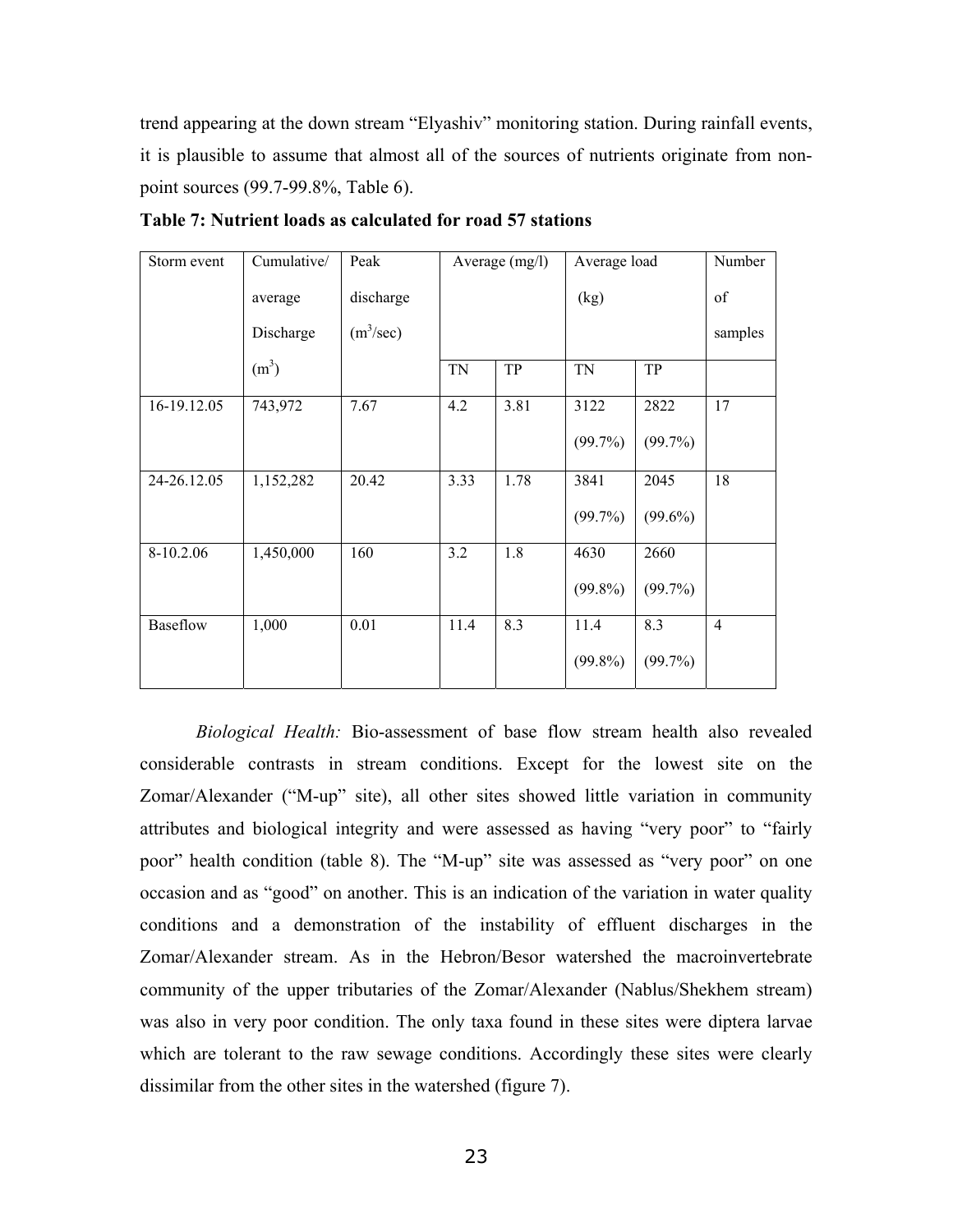Table 8: Range values of macroinvertebrate metrics, calculated B-IBI and respective stream health of the Zomar / Alexander stream over the study period ( $n =$  number of samples in each site).

| <b>Site</b>                                                                                                                                                                                                                                           | $B-Dn$                  | $AS$ -Up      | $AS-Dn$                     | $H-Can*$                | H-IBrd                      | Ely.           | $M$ -Up             |
|-------------------------------------------------------------------------------------------------------------------------------------------------------------------------------------------------------------------------------------------------------|-------------------------|---------------|-----------------------------|-------------------------|-----------------------------|----------------|---------------------|
| samples (n)                                                                                                                                                                                                                                           | 2                       | 3             | 3                           | 2                       | 2                           | 3              | 3                   |
| Chironomidae (%)                                                                                                                                                                                                                                      | 20-99%                  | $38 - 63%$    | $35 - 97%$                  | $2 - 50\%$              | $47 - 82%$                  | $4 - 79%$      | $9 - 73%$           |
| Odonata (%)                                                                                                                                                                                                                                           | $0 - 2\%$               | $7 - 14\%$    | $0.7 - 12\%$                | $0-4%$                  | $0.1 - 2\%$                 | $0.3 - 14\%$   | $2 - 18%$           |
| Ephemeroptera $(\% )$                                                                                                                                                                                                                                 | $0-4%$                  | $0.2 - 0.9\%$ | $0.0 - 0.1\%$               | $0 - 33%$               | $0.00\%$                    | $0.4 - 1\%$    | $0-13%$             |
| <b>Taxa richness</b>                                                                                                                                                                                                                                  | $4-9$                   | $11 - 19$     | $10-24$                     | $9 - 13$                | $11 - 18$                   | $10 - 17$      | $4-13$              |
| <b>TSI</b>                                                                                                                                                                                                                                            | $2.1 - 3$               | $2.4 - 3.2$   | $2.0 - 2.4$                 | $3.0 - 4.3$<br>$0.34 -$ | $2.2 - 2.8$                 | $2.7 - 3.0$    | $2.4 - 3.0$         |
| Eveness (J)                                                                                                                                                                                                                                           | $0.03 - 0.5$            | $0.37 - 0.54$ | $0.07 - 0.55$               | 0.63                    | $0.28 - 0.48$               | $0.23 - 0.60$  | $0.48 - 0.73$       |
| <b>Calculated B-IBI 6</b>                                                                                                                                                                                                                             | $27 - 60%$<br>very poor | $53 - 60%$    | $40 - 47%$<br>$\bf{poor}$ - | $47 - 80\%$<br>fairly   | $40 - 47%$<br>$\bf{poor}$ - | $47 - 60\%$    | $33 - 83%$          |
| <b>Stream health</b><br>the company of the company of the company of the company of the company of the company of the company of the company of the company of the company of the company of the company of the company of the company of the company | - fairly<br>poor        | fairly poor   | fairly<br>poor              | poor -<br>good          | fairly<br>poor              | fairly<br>poor | very poor<br>- good |

\* Springs located outside the main channel.



Figure 7. Multidimensional scaling of similarity analysis (Bray-Curtis) of macroinvertebrate assemblages sampled along the Zomar / Alexander watershed. Circled group indicates sites located in Nablus/Shekhem stream.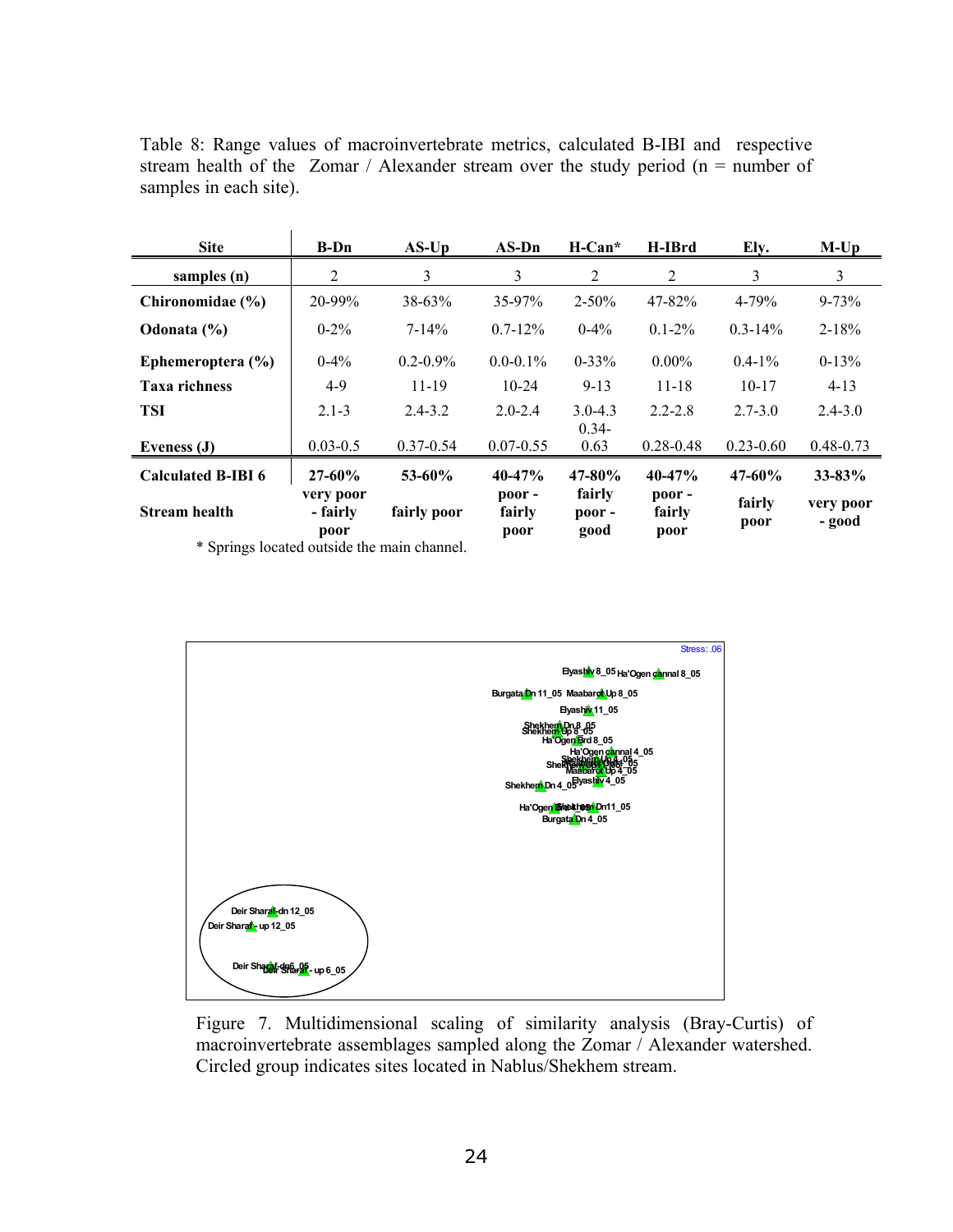#### **Conclusions: Contrasting Conditions in the Two Watersheds**

The habitat and ecological systems of both streams pay a heavy toll for the many years of pollution and dramatic modification of the natural hydrological regime. This is evident in the relatively poor macroinvertebrates biodiversity, dominance of a single or a few taxa (low Evenness index), and overall poor stream health (low percent biological integrity or low value of assemblage sensitivity index).

The ubiquitous dipterans, with their tolerance for extreme environmental conditions suggest that large sections of the stream remain uninhabitable and inappropriate for a range of recreational and other uses. Many dipterans are tolerant of extreme environmental conditions and their presence reflects high levels of waste water contamination. This proved true also in the present study. Two dipteran groups are especially good bioindicators for the degree of organic pollution. The first one includes moth-flies (family Psychodidae) and hover-flies (family Syrphidae) that were found only in the grossly polluted (raw sewage) tributaries of both the Alexander (Shekhem/Zomar) and of Hebron/Besor. The other group includes the non-biting midge larvae (Chironomidae, mostly *Chironomus* sp.) that were frequently highly dominant reflecting the enrichment by organic matter (mostly municipal effluent). The clear relationship between organic pollution (represented as total ammonia concentration) and the percent diptera larva indicates a threshold of 40mg/L ammonia, from which the community is totally dominated by tolerant diptera larva (Figure 8).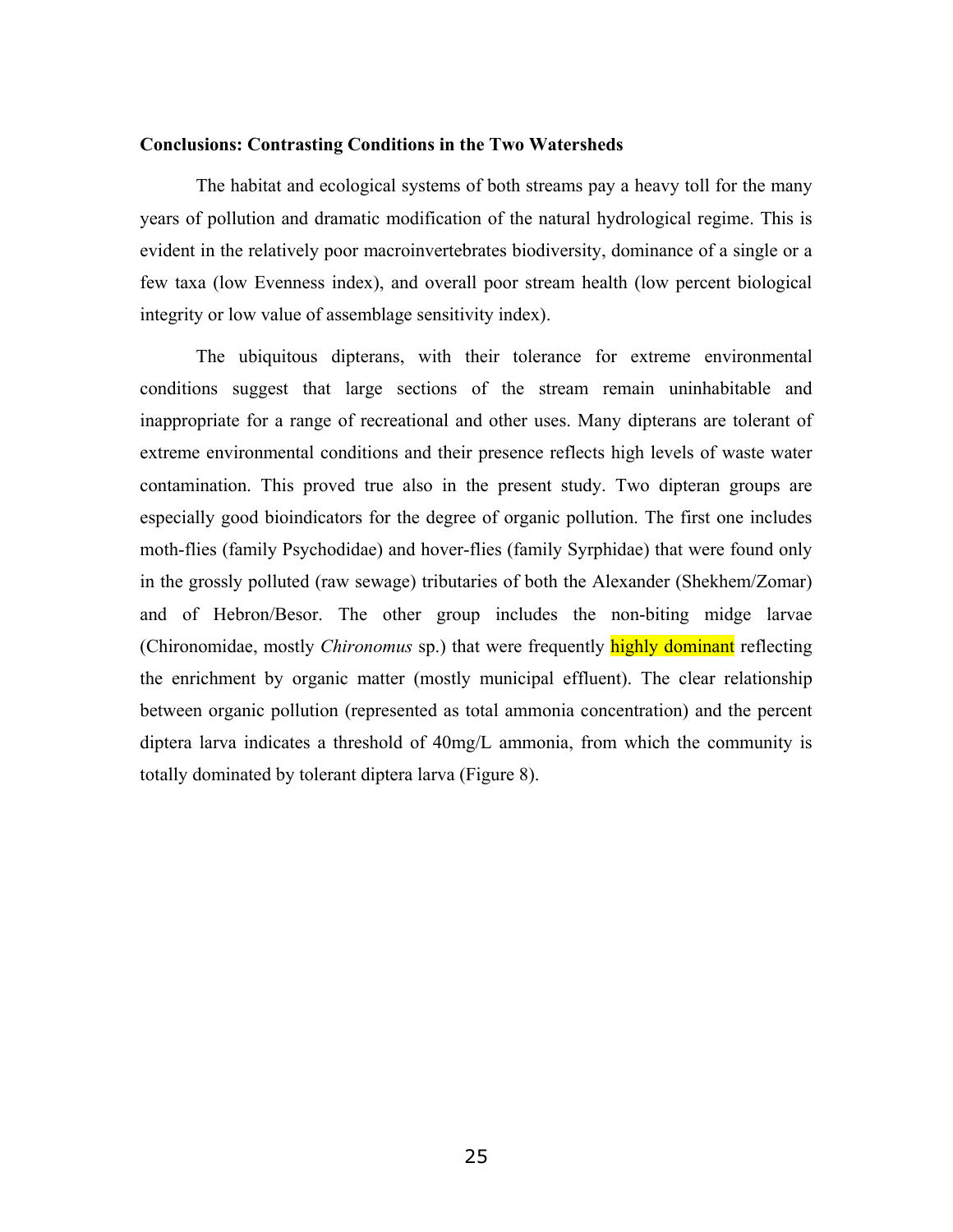

**Figure 8. Relationship between proportion of diptera larvae in the assemblage and ammonia level (Alexander and Besor streams and tributaries** 

As both watersheds receive no rain during the summer and have trivial spring flow, their water quality is dominated by sewage discharges. The greater precipitation during the rainy season and associated dilution in the Zomar/Alexander basin do not affect this dynamic. Nor does a decade of efforts to reduce point sources and partially treat sewage from the West Bank. Both streams are heavily polluted as reflected in water quality variables and by the biological health category This is especially noteworthy given the steady growth in the number of residents living in the watershed, particularly among the Palestinian population. Although the geomorphology of the two streams differs greatly as does their climatic setting and conditions, the ecological state of their upper tributaries (reflected by the ASI) are identical ("very poor").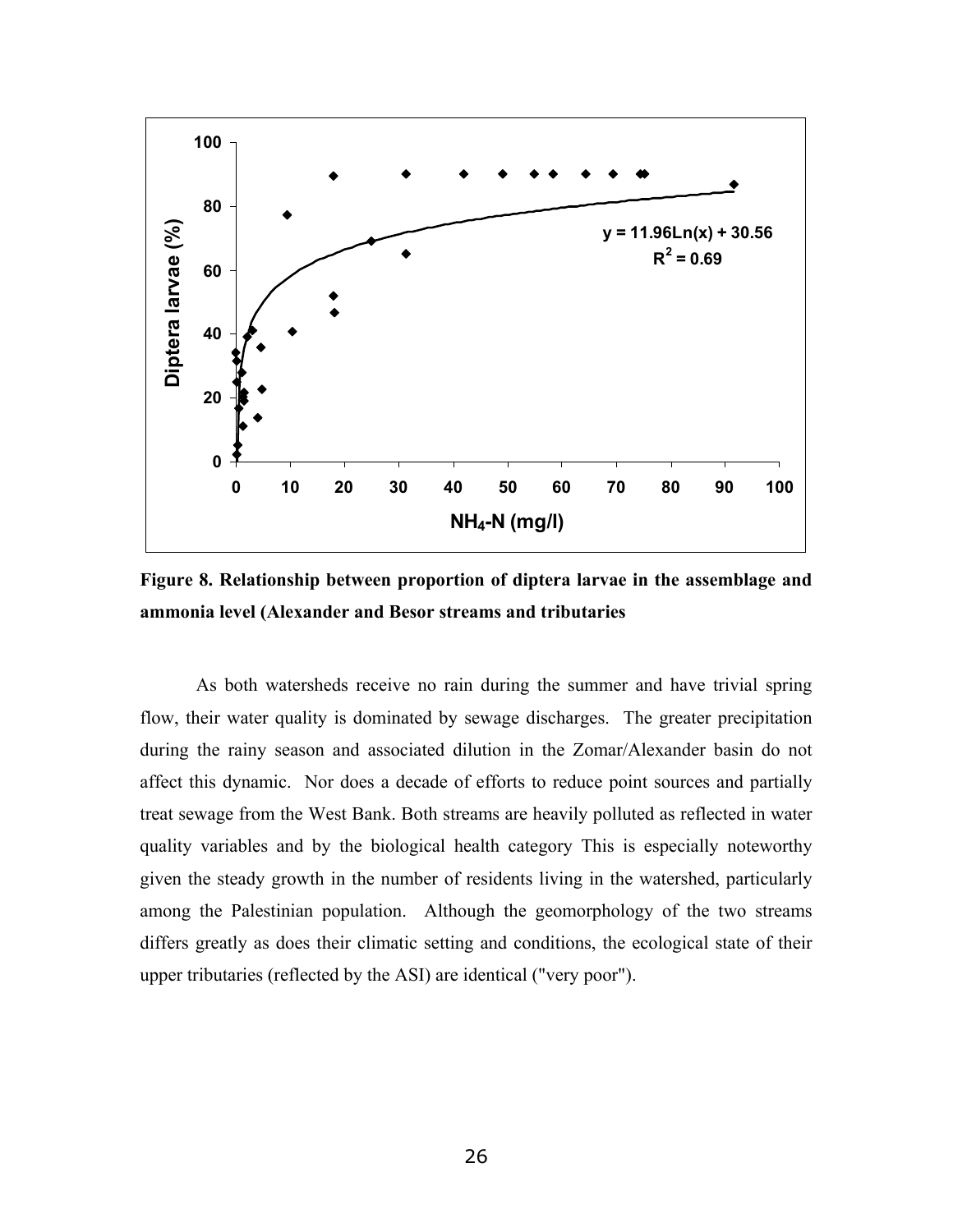# **V. Discussion – Implications for Transboundary Stream Restoration and Management**

Despite widespread restoration efforts, the water quality in many segments of the Hebron/ Besor Stream is unsatisfactory. While the Zomar/Alexander stream has shown some improvement, monitoring suggests that point and nonpoint source pollution continue to affect stream water quality. To a great extent, stream restoration is a painfully slow process, where patience is required and incremental improvement is the best expected outcome. The fact that these watersheds are shared the Palestinians and Israelis makes the implementation of a coordinated management strategy even more complex.

In general there is some basis for optimism. When efforts are based on a coordinated Masterplan, environmental progress is discernible. The stream monitoring division in Israel's Nature and Parks Authority has been in charge of monitoring Israeli streams, including the Alexander stream since the 1970's. Their monitoring program includes spring and fall sampling along different stations in the Alexander stream. Assessment of their data suggests that there has been a marked improvement in stream conditions over the past decade. (Figure 7) All parameters -- BOD, COD and NH4 concentrations -- were considerably lower in 2005-2006 than in the year 1995, suggesting that water quality has improved dramatically since the initiation of restoration activities. However, the data also show that the decline in pollution concentration parameters is inconsistent and for some parameters, such as ammonia, progress has slowed or leveled off since 2003.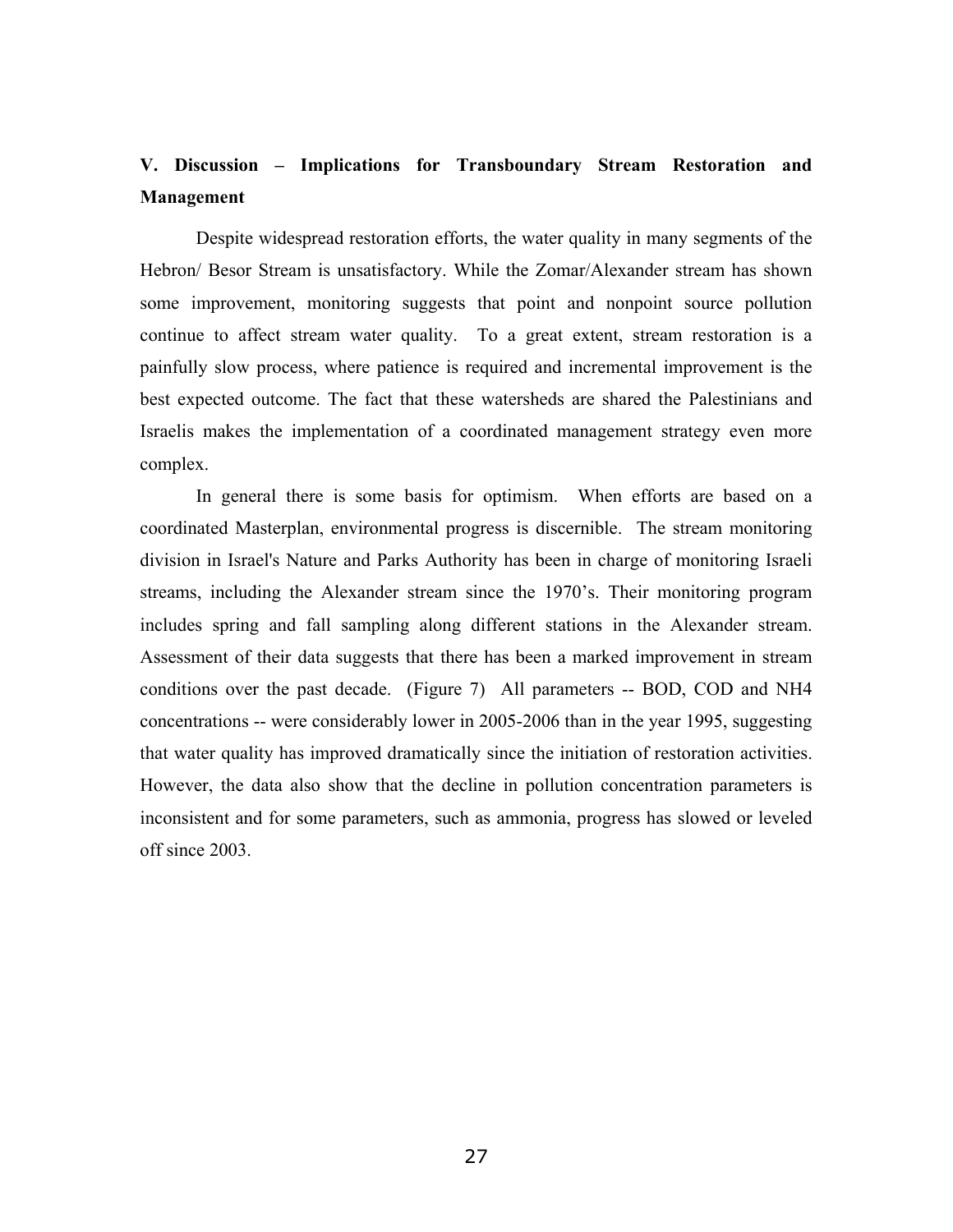

**Figure 7: BOD, COD and NH4 averages concentration in the Alexander stream from 1995-2006** (data from Israel Nature and Parks Authority)

Further progress in attaining restoration objectives will not be meaningful in the watersheds studied, as well as in managing other transboundary resources in the region, until a number of fundamental changes in present dynamics and approaches are adopted. In this section, the implications of the monitoring results for future, transboundary, restoration efforts are presented.

*Transboundary Planning***:** To ensure long-term cooperation meaningful environmental results, the sides must remain committed to execucting restoration plans for transboundary watershed restoration. The violent political dynamics of the Middle East and the associated obstacles for cooperation on the ground add a level of complexity to implementation which cannot be underestimated. The achievements attained heretofore, through the myriad initiatives on both sides, reflect a pragmatism that implicitly recognizes that the perfect river rehabilitation plan may indeed be the enemy of the "good" one. Incremental improvements, through projects like the Yad Hanah waste treatment plant reduce contamination in the field and maintain a sense of momentum. But improvements in the landscape and in water quality to date have only set the stage for the more comprehensive environmental progress that is needed. The time has come to move to the next level where real recreational and ecological benefits can be enjoyed by both Israelis and Palestinians.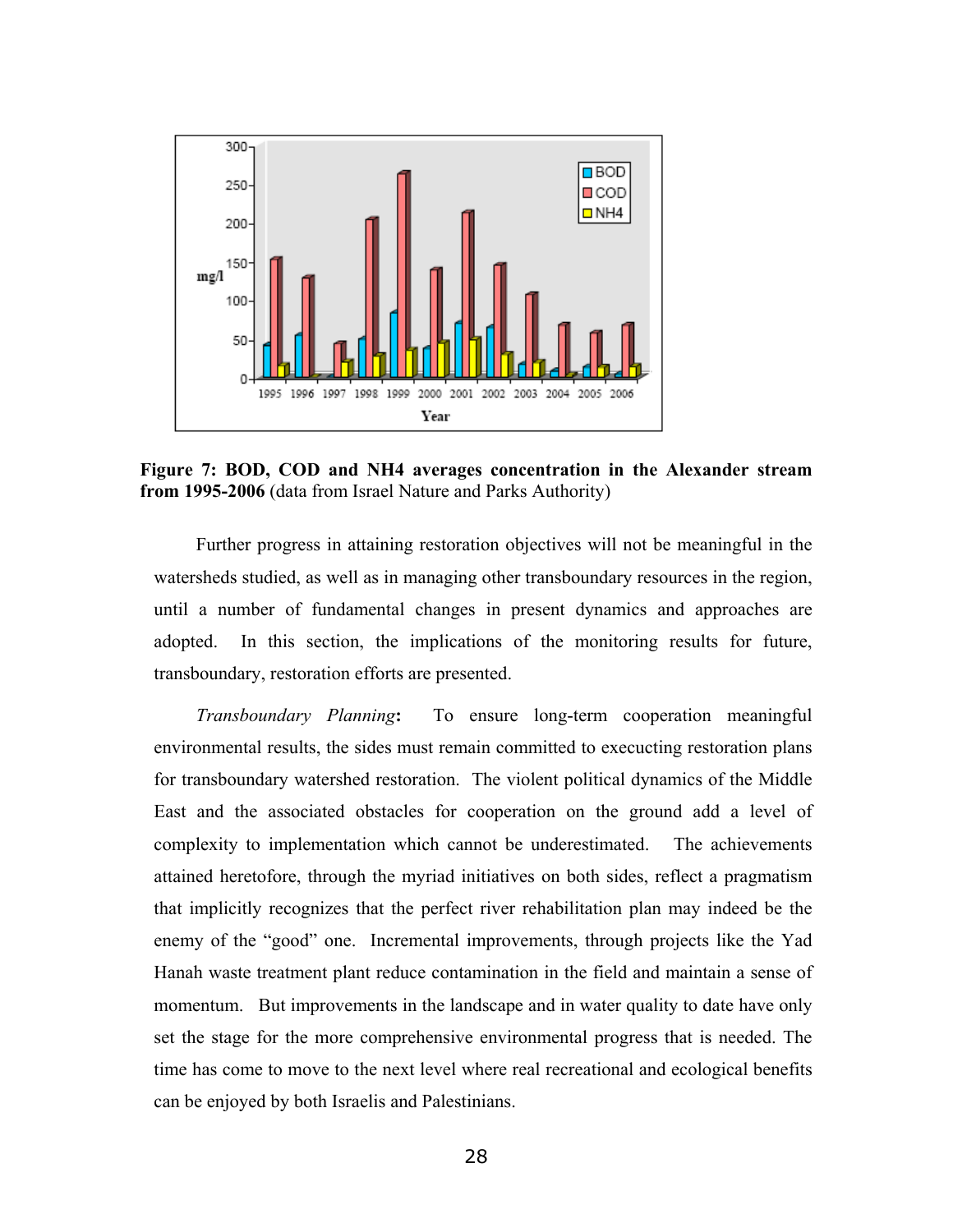The existing plans for pollution reduction and improvement of the watershed, prepared as a result of cooperation spawned by the Oslo peace accords should be amended to include greater emphasis on controlling nonpoint pollution sources. Clear interim and long-term goals regarding the use of different segments of the streams, with greater resolution defining common and differentiated responsibilities for implementation by the parties should be set according to the preferences of stakeholders on both sides. For example, the study included a survey of Israeli stakeholders regarding expressed preferences for future designated uses of streams. Swimming was deemed, an admirable, but very distant and presently unrealistic objective. Recreational boating and fishing, however, were identified as more practical and readily attained. Palestinians expressed a clear preference for directing treated effluents to stream flow and restoration, rather sending the waste water directly for irrigation in agriculture. Plans must translate these inclinations into operational objectives with time-tables and funding mechanisms.

*Common "In-Stream" Standards and Pollution Reduction Goals:*To date, neither Palestinians nor Israelis have set formal, legally binding stream standards for water quality in the streams located in the two watersheds studied. Israel has begun to phase in new discharge standards for waste water treatment discharged into the stream and Palestinians have agreed to meet a "20/30" BOD/Suspended solids, secondary treatment level. Yet, these "discharge" standards fall short of full in-stream criteria, including biological indicators. For successfully implementation, transboundary plans must contain detailed, quantitative criteria to monitor progress. These chemical and biological parameters should be driven by the stream-uses that have been prioritized. Pollution levels can be ratcheted down with time as interim milestones are attained and ultimate water quality objectives pursued.

Once standards are established, clear objectives must be set for source and nonpoint pollution source reductions. Table 7 includes site-specific / pollution-specific objectives based on monitoring results and present Israeli recommendations for instream quality in the Alexander Stream.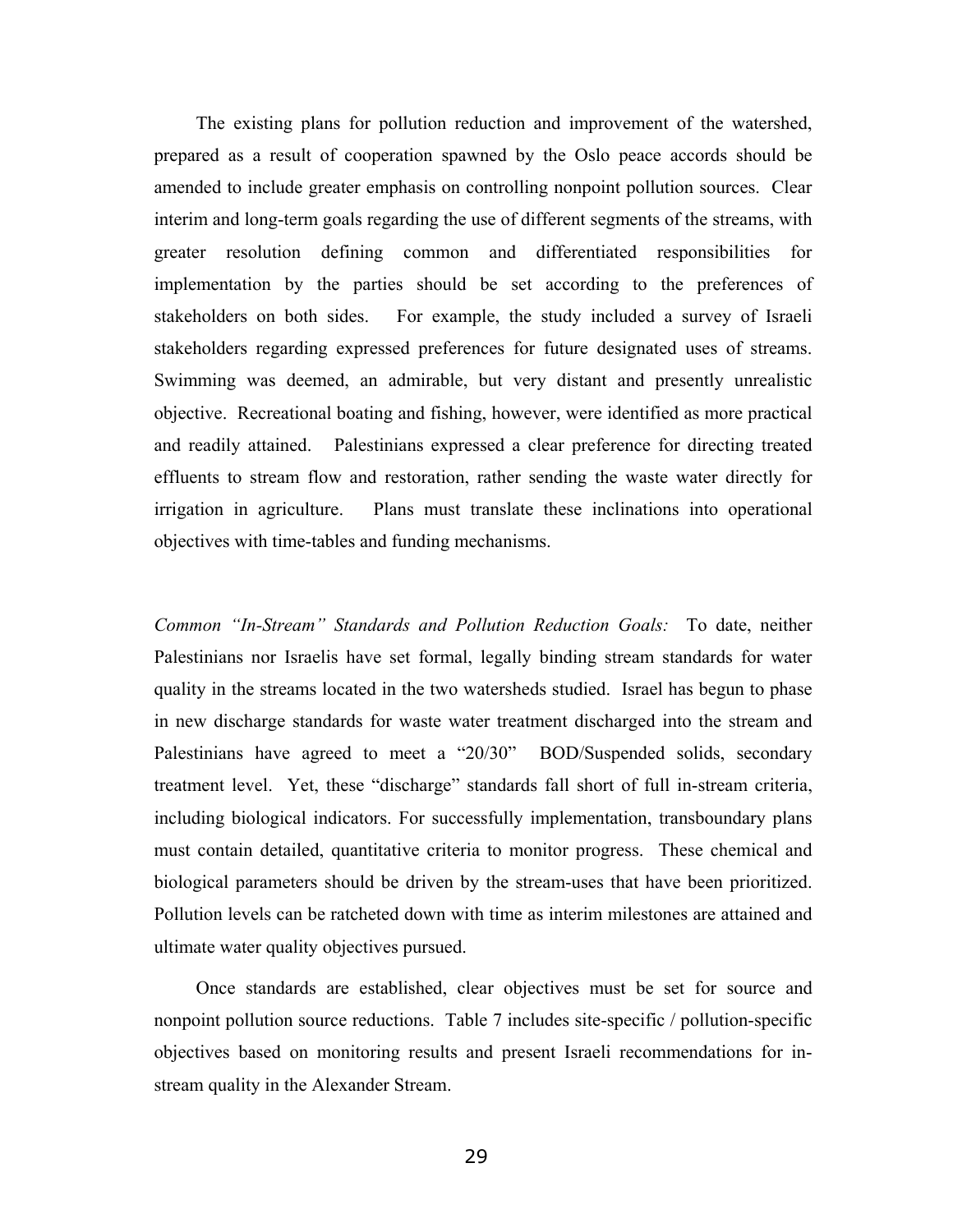| Date            | <b>Station</b> |       | <b>Pollution loads</b> |                 | Required load |      |      | %Reduction<br>TР | %Reduction<br>$NH_4$ |
|-----------------|----------------|-------|------------------------|-----------------|---------------|------|------|------------------|----------------------|
|                 |                | TN    | TP                     | NH <sub>4</sub> | TN            | TP   | NH4  |                  |                      |
| 16-19.12.05     | Elyashiv       | 2265  | 1323                   | 1961            |               | 426  | 639  | 68               | 67                   |
| 24-26.12.05     | Elyashiv       | 6871  | 3006                   | 6129            |               | 1104 | 1656 | 63               | 73                   |
| 14-16.1.06      | Elyashiv       | 1142  | 741                    | 545             |               | 389  | 584  | 48               | $\Omega$             |
| 24-26.1.06      | Elyashiv       | 2411  | 2012                   | 1629            |               | 581  | 873  | 71               | 46                   |
| $9.2 - 10.2.06$ | Elyashiv       | 17562 | 5529                   | 17236           |               | 3252 | 4878 | 41               | 72                   |
| 24-26.12.05     | $R-57$         | 3841  | 2045                   | 4609            |               | 1152 | 1728 | 44               | 63                   |
| 16-19.12.05     | R-57           | 3122  | 2832                   | 1934            |               | 743  | 1116 | 74               | 42                   |
| $9.2 - 10.2.06$ | $R-57$         | 4660  | 2654                   | 4495            |               | 1450 | 2175 | 45               | 52                   |
| 24-26.12.05     | Nablus         | 2009  | 321                    | 2777            |               | 214  | 322  | 33               | 88                   |
| 24-26.1.06      | <b>Nablus</b>  | 319   | 53                     | 332             |               | 39   | 59   | 26               | 82                   |
| $9.2 - 10.2.06$ | Nablus         | 6492  | 818                    | 6438            | 5455          | 546  | 818  | 33               | 87                   |

**Table 7: Pollution Load Reduction Needed to Meet Water Quality Standards\*** 

*\*Based on Israeli water quality standards: TN=10 mg/L; TP= 1 mg/L; NH4= 1.5 mg/L* 

*The Proximity Principle:* The establishment of Israeli treatment facilities in both watersheds that are designed to capture and treat Palestinian sewage as it crosses the border was originally a pragmatic response to the environmental paralysis produced by political instability. Given the lack of symmetry in economic capacity and present levels of governance, Israel took proactive action to intercept and reduce the predominant pollution sources reaching the streams in its jurisdiction. This policy was an exigency; it does not constitute an effective, long-term, hydrological strategy.

While treatment plants can successfully reduce organic loading in the streams and improve water quality, they cannot offer a comprehensive solution. In the Zomar/Alexander watershed, capturing the discharge of the olive oil production has not been effective. While plans are in the work for better treatment of this waste stream, considerable quantities of waste water continue to percolate into ground water after leaving Nablus stream. (Brandeis, 2003) In certain extreme rain events the flow is overwhelming. The result is the transport of extremely high levels of organic materials which often exceed present capacity at the treatment facility which in turn leads to "emergency" bypass discharges that result in periodic fish kills and general deterioration in ambient stream conditions.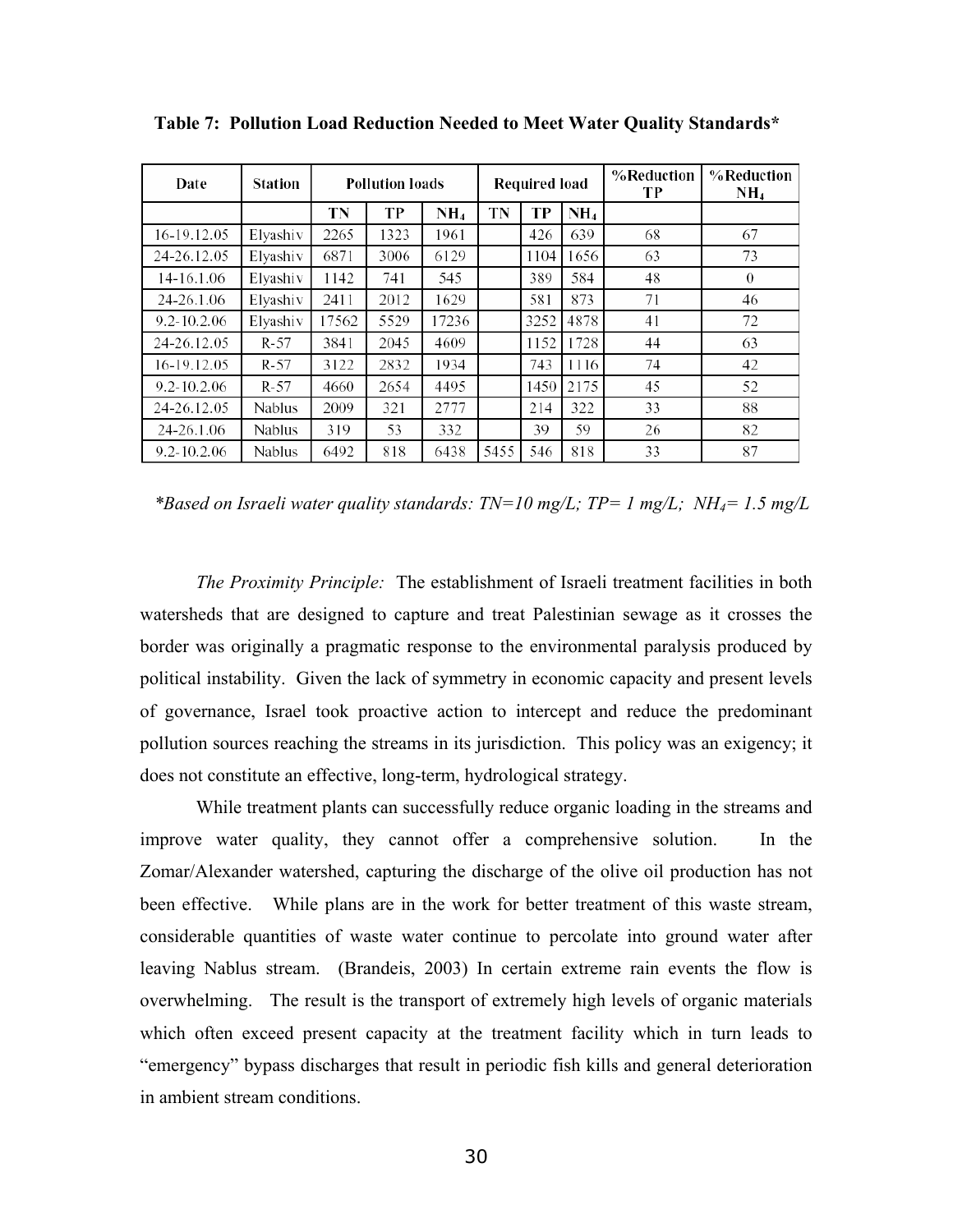In the upper reaches of the Hebron/Besor watershed, the loss of up to 90% of the sewage effluents to infiltration requires a rethinking of present assumptions. The treatment facility currently under construction inside the Israeli border at the Shoket juncture should improve surface water conditions in the stream flowing through the city of Beer Sheva. But in the long-run, ground water resources may still be compromised. While infiltration in the Zomar is somewhat more modest, a full half of the sewage may be contaminating groundwater resources.

It is a basic axiom of environmental management that treatment of wastes of all kinds should take place as close as possible to the source of the discharges. (Faure and Skogh, 2003) While future infrastructure and normative frameworks should consider waste treatment and *utilization* of effluents at a *regional* level, the focus on *treatment* must be local. Alternatively, and in the interim, untreated wastes can be transported to regional treatment centers in pipes to prevent water loss/contamination and the risk of human exposure while it is in transit.

*Identifying and Addressing All Point Sources*: The findings of the study confirm that despite the improvement in water quality that has been achieved since the beginning of restoration activities, pollution levels contained in the base flows will prevent the attainment of any of the potential uses in transboundary streams. In a justifiable "worst" things first" approach, wastewater treatment has been the focus of efforts to date. Yet, additional pollution sources, from the Palestinian olive oil and stone cutting industries -- Israeli industrial zones, fish ponds and fruit juice plants will sabotage water quality progress unless they are systematically identified and abated. Enforcement efforts are now underway in Israel to address these pollution sources, but compliance remains inadequate. The Palestinian regulatory capacity has been considerably weakened in recent years and substantial institutional strengthening will probably be required before results will be seen in improved pollution discharge levels.

*Addressing Nonpoint Source Discharges:* In most water management schemes there is a natural progression. Initial attention focuses on abating point sources which cause an acute public health or ecological insult – with most strategies for addressing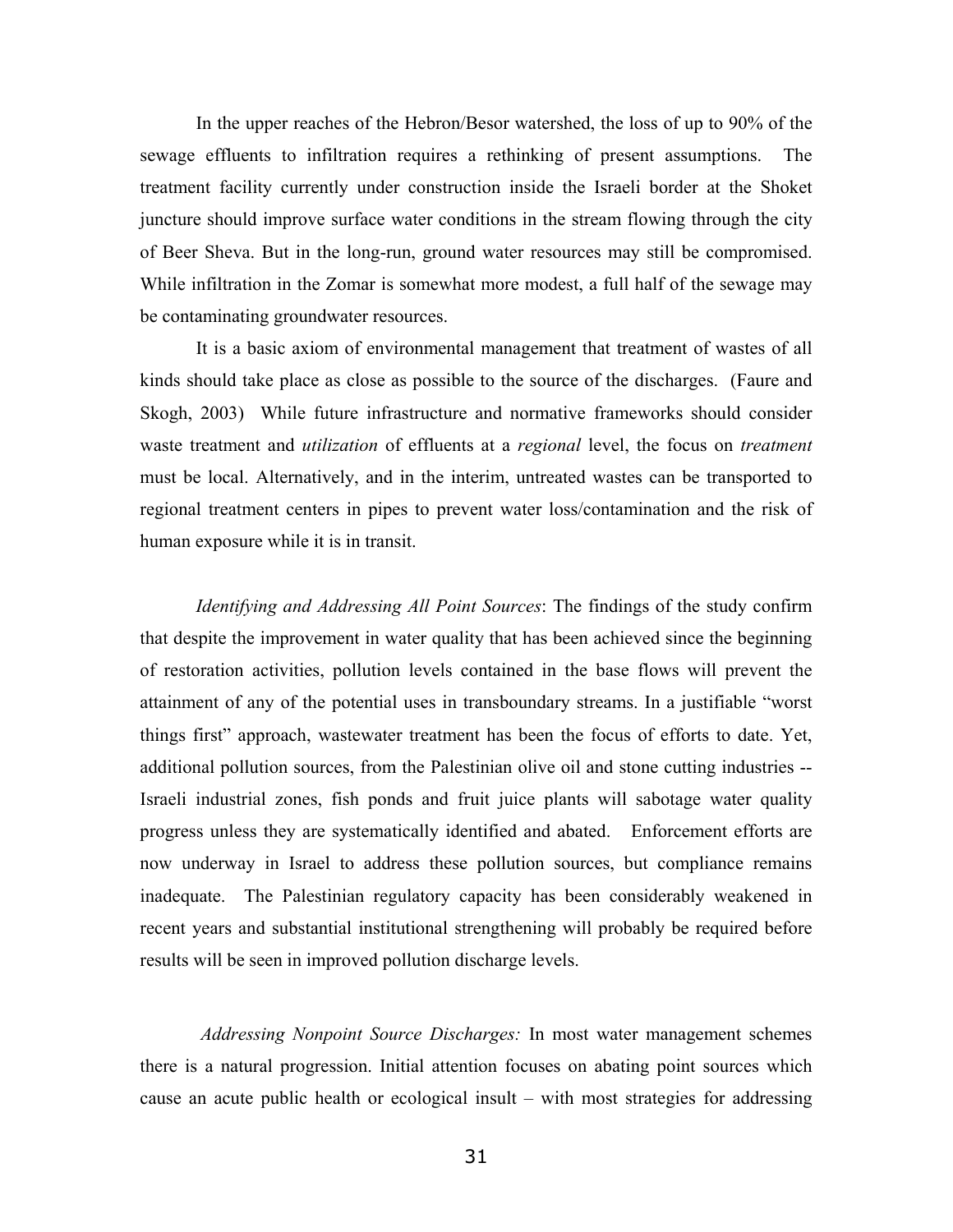nonpoint sources being as diffused as the pollution sources themselves. Only later, does the imperative of controlling nonpoint runoff become apparent. Past efforts have overlooked the critical contribution of nonpoint sources to water contamination.

This is surely the case for both watersheds considered in this study. While Israel justifiably is concerned about point source discharges in the Palestinian Authority  $-$  the study confirms that some 60% of the nonpoint source discharges in the Zomar/Alexander watershed are actually on the Western-side of the green line and can be associated with Israeli runoff. Measurements in the field, show that non-point sources leave enormous pollution loads in the stream: nutrient loads were found to flow through the stream in storm events, contributing 26% and 38% of the yearly loads calculated for total nitrogen and total phosphorous, respectively. While rainfall is less frequent in the Hebron/Besor watershed, during major events, the nonpoint source contribution was also conspicuous.

In the Zomar-Alexander, the nonpoint contribution appears to be dominantly Israeli. Palestinian nonpoint sources include leaching from solid waste disposal sites, runoff from roads etc. But Palestinian agriculture in the watershed is far less intensive than in Israel and is dominated by olive tree plantings which are already based on terracing systems, which were designed for their soil conservation and water pollution prevention qualities. This dynamic is different in the south where roughly half of the total phosphorous in the Hebron/Besor watershed and three-quarter of the suspended solids that reach the stream bed are linked to rain fall events. Palestinian agricultural activity is relatively more intensive in the up-stream, Hebron region and makes a meaningful contribution to loadings. A restoration strategy that ignores the contribution of urban and agricultural runoff will ultimately be unsuccessful.

*Cost-effective "point" and "nonpoint" reduction tradeoffs:* Facilitating Best Management Practices for nonpoint source controls requires a fundamentally different policy approach than does that involved in controlling point sources. It is axiomatic in public policy that as the number of actors increases, the difficulty of attaining compliance grows exponentially. Nonpoint source controls therefore constitutes an enormous institutional and regulatory challenge. For instance, there is much resistance from farmers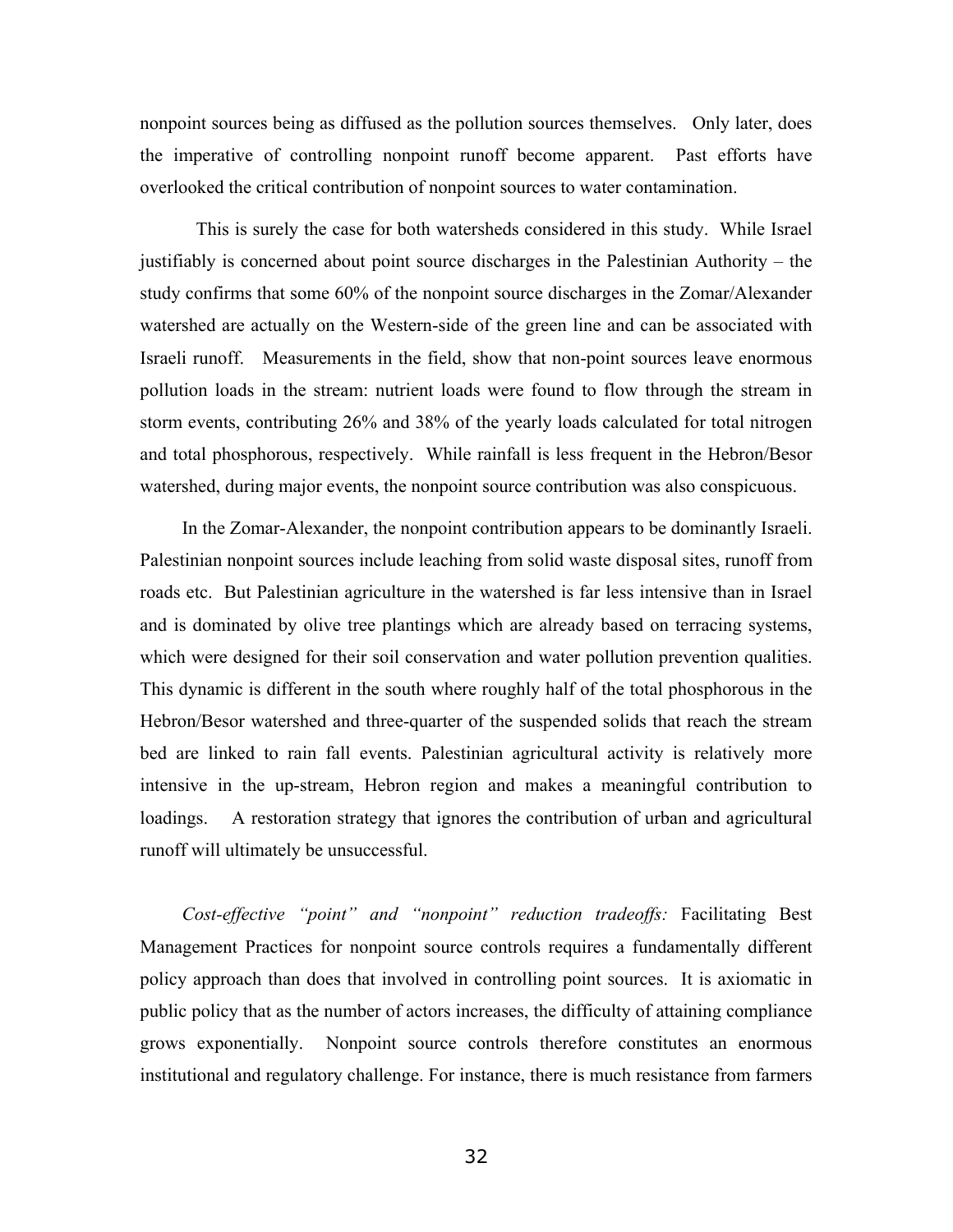at adopting practices such as conservation tillage or filter strips, which in fact may not be in a given farmer's narrow self-interest. (Knopt, 2006)

While command and control regulation of agricultural discharges has proven successful (Rosenthal, 1990) international experience suggests that the agricultural community will be better able to implement pollution controls when it is supported by government agricultural extension services and receives remuneration and compensation for direct investment in infrastructure. (Taylor, 2000) Now, in the central government, institutional support for river restoration has been solely associated with environmental protection agencies. For successful restoration of the Zomar/Alexander and the Hebron/Besor streams, it will be important to engage the respective Ministries of Agriculture as partners.

In the absence of pollution control BMPs on site, buffer strips along the stream bank are a promising approach to addressing nonpoint source loadings. Establishing parks along the stream is an important stage in enlisting the public and transforming streams from a perceived hazard to an attractive recreational resource. Funding to this end may take the form of support for beautification and recreational projects. Palestinian park infrastructure along the stream beds, however, by comparison to that in Israel remains minimal. Promoting beautification and park projects should be a focus of international assistance, both for domestic Palestinian quality of life reasons as well as transboundary ecological ones.

*Focus on Phosphorus:* Any strategy for addressing total loadings in the watershed needs to partition nutrient discharges into its different components. While nitrogen / nitrate concentrations have seen a significant drop, phosphorus remains a key parameter which still contributes to pollution of both watersheds. The nonpoint source contribution is particularly important in this context, with increased P concentrations arising during and after storm events. Existing water quality in base-flow and storm-water does not comply with any of the national or international standards that might be adopted in these streams. If in-stream standards are to be met, P levels should not be higher than 1.0 mg/l. This will require a total reduction of between 45-74% for total phosphorus.

This focus on phosphorus should drive the technologies which are employed and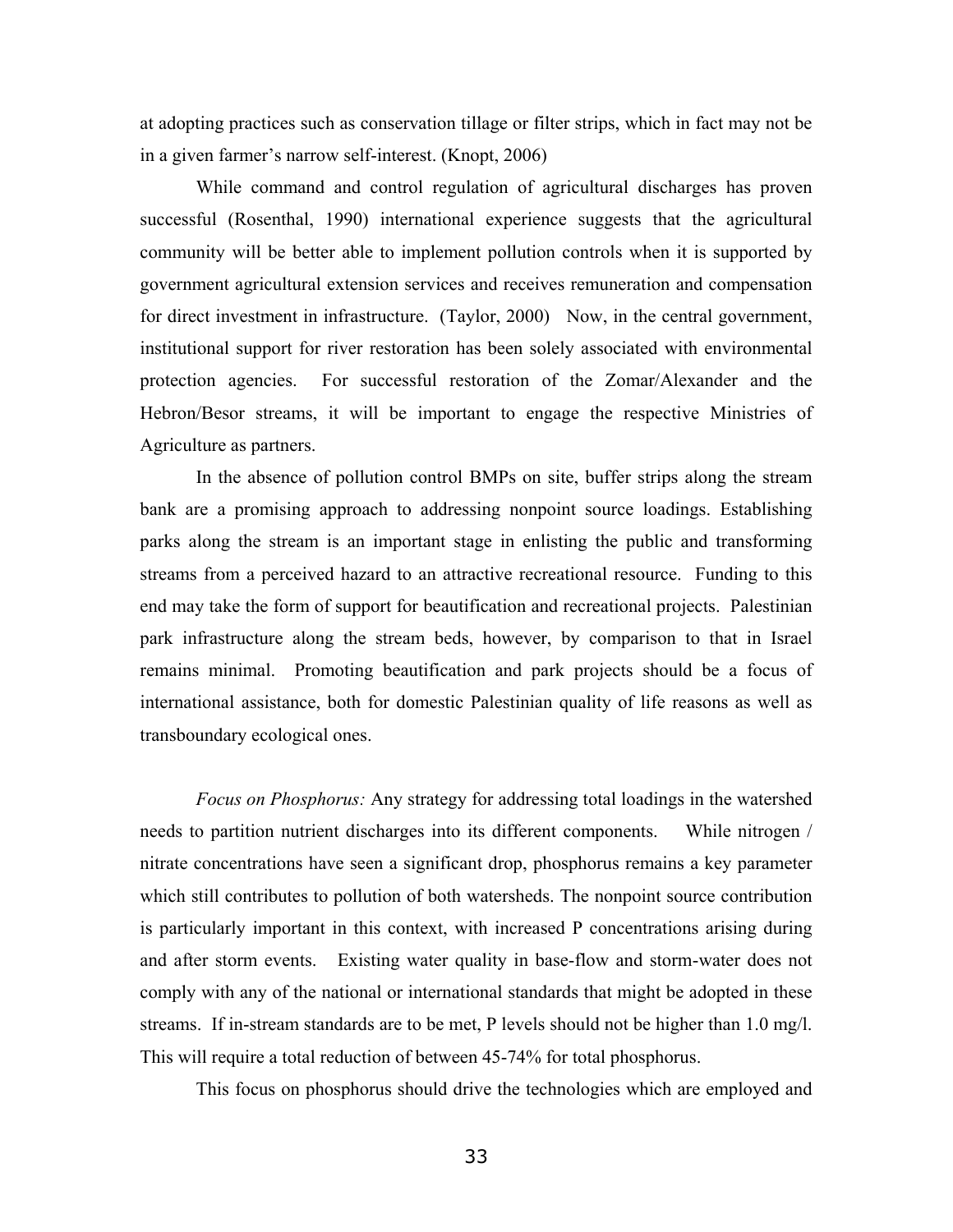encouraged as part of the future management plan. For example, constructed wetlands have enormous advantages as nutrient sinks and as natural recreational sites. Yet, they are not an effective way for reducing phosphorus concentrations in surface waters. (Osborne & Kovacic, 1993) Other management practices will be needed to achieve this.

*Long-Term Monitoring***:** To monitor progress, rehabilitation efforts must be accompanied by a program of continuous monitoring of base flow and storm events. Progress in reducing point and nonpoint sources should be essential. And in addition to chemical monitoring, biological monitoring should be integrated into long-term monitoring plans.

Ephemeral streams have never been a meaningful source of drinking water and their transformation into perennial effluent streams will not change that. Yet, the new water bodies can sustain ecological systems and monitoring should be designed to reflect progress (or deterioration) in this dimension. The sensitivity of macroinverebrates to contrasting environmental conditions makes this group the most appropriate indicator for assessing streams' ecological health. The technical plan should also be flexibly designed in order to expand the involvement of the local populations (students and adults) in monitoring efforts.

*The Imperative of Cooperation*: This research suggests that stream restoration in semi-arid watersheds is made more complex by the addition of wastewater that transforms a "ephemeral" into a "perennial" stream. Yet, many would argue that if wastewater is treated appropriately, these unnatural sources of water have the potential to create a new resource which improves on the original hydrological regime. When watersheds traverse political boundaries -- and especially boundaries that are characterized by political tensions -- the task of stream restoration is also made more challenging. Yet, the cooperation that a joint restoration strategy requires can also engender unanticipated benefits in terms of confidence building and reduction of tensions.

Experience to date, suggests that cooperation in stream restoration at the local "municipal" level between neighboring cities may be more robust and able to withstand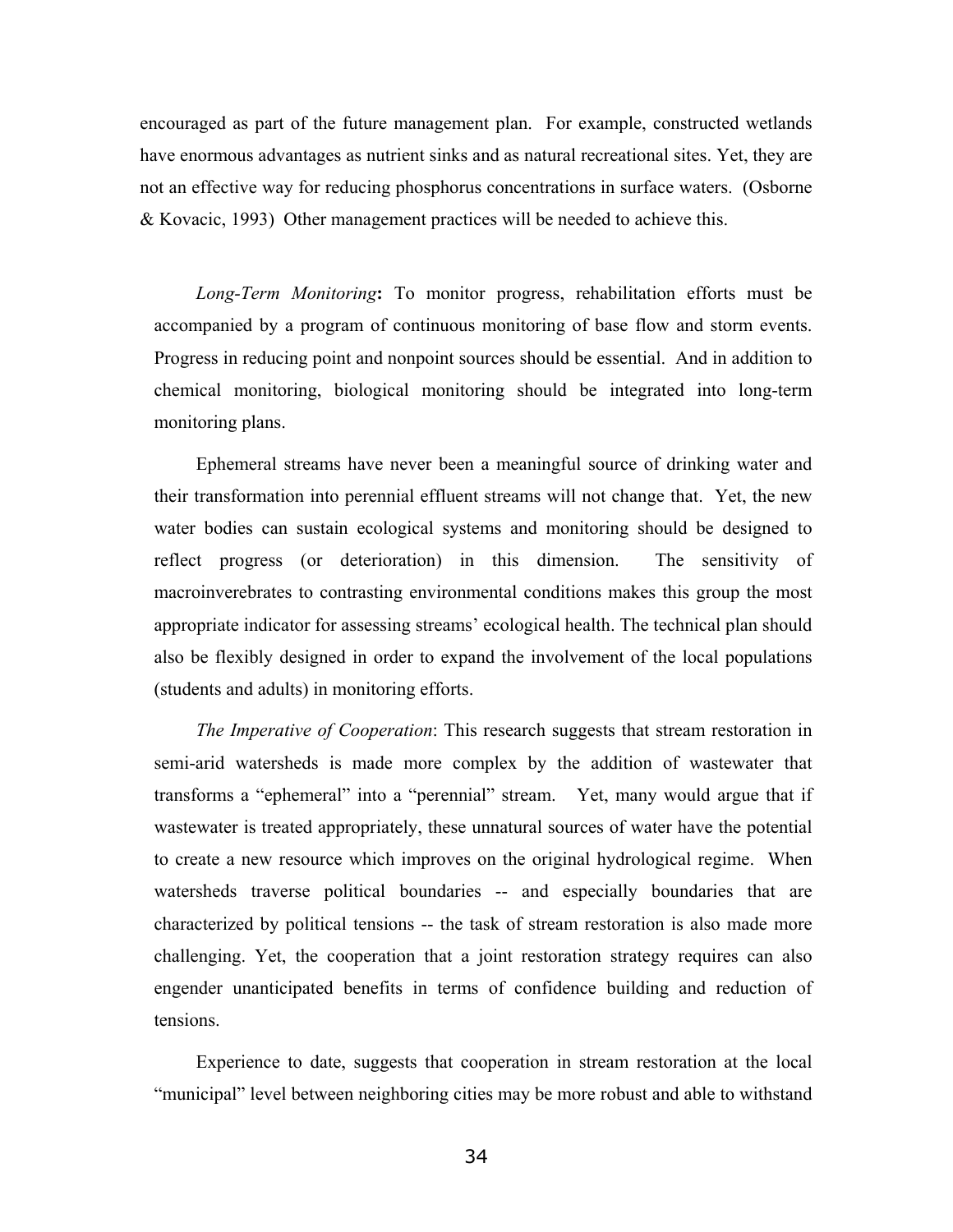political turbulence than joint environmental efforts at the macro-level between central governments. It was this stamina that contributed to the 2003 awarding of the prestigious international River*prize* in Brisbane, Australia for restoration efforts in the Zomar/Alexander basin. It also appears that international assistance is essential for evening the playing field between Israeli and Palestinian water managers. The German contribution to the Zomar/Alexander watershed and the genearl U.S. commitment to improving Palestinian infrastructure will remain crucial for the foreseeable the future.

The technologies and management strategies *are* certainly available for solving the pollution problems of the two watersheds studied as well as other shared Palestinian-Israeli water resources. The primary obstacles to environmental progress in recent years have been economic and geopolitical. Without sufficient resources for sanitary infrastructure, pre-treatment of industrial facilities and best management practices for nonpoint runoff, progress will remain elusive. Without coordinated efforts and real cooperation, neither side will succeed in restoring its streams. As Israel and its neighbors consider the form of a final peace accord, a pragmatic, cooperative response, based on sound scientific data can strengthen future regional agreements and provide a more sustainable future for their shared natural resources.

## **References**

Adler R. W., (1995) "Addressing Barriers to Watershed Protection", *Environmental Law*, 25 (4), pp. 973-1106.

Avimelech Y. and Ayalon O., (1999) *National Environmental Priorities in Israel*, The S. Neaman Institute For Advanced Studies in Science and Technology, Technion, Israel Institute of Technology.

Brandeis A., (2003). *Summary of activity 2002. Restoration of the Alexander stream*. The Alexander Restoration Administration.

Brooks D., (1996) *Between the Great Rivers: Water in the Heart of the Middle East*, Environmental Policy Program, Environment and Natural Resources Division, IDRC, Ottawa, Ontario, Canada.

Chessman B.C. (1995). Rapid assessment of rivers using macroinvertebrates: A procedure based on habitat-specific sampling, family level identification and a biotic index. Australian Journal of Ecology 20: 122-129.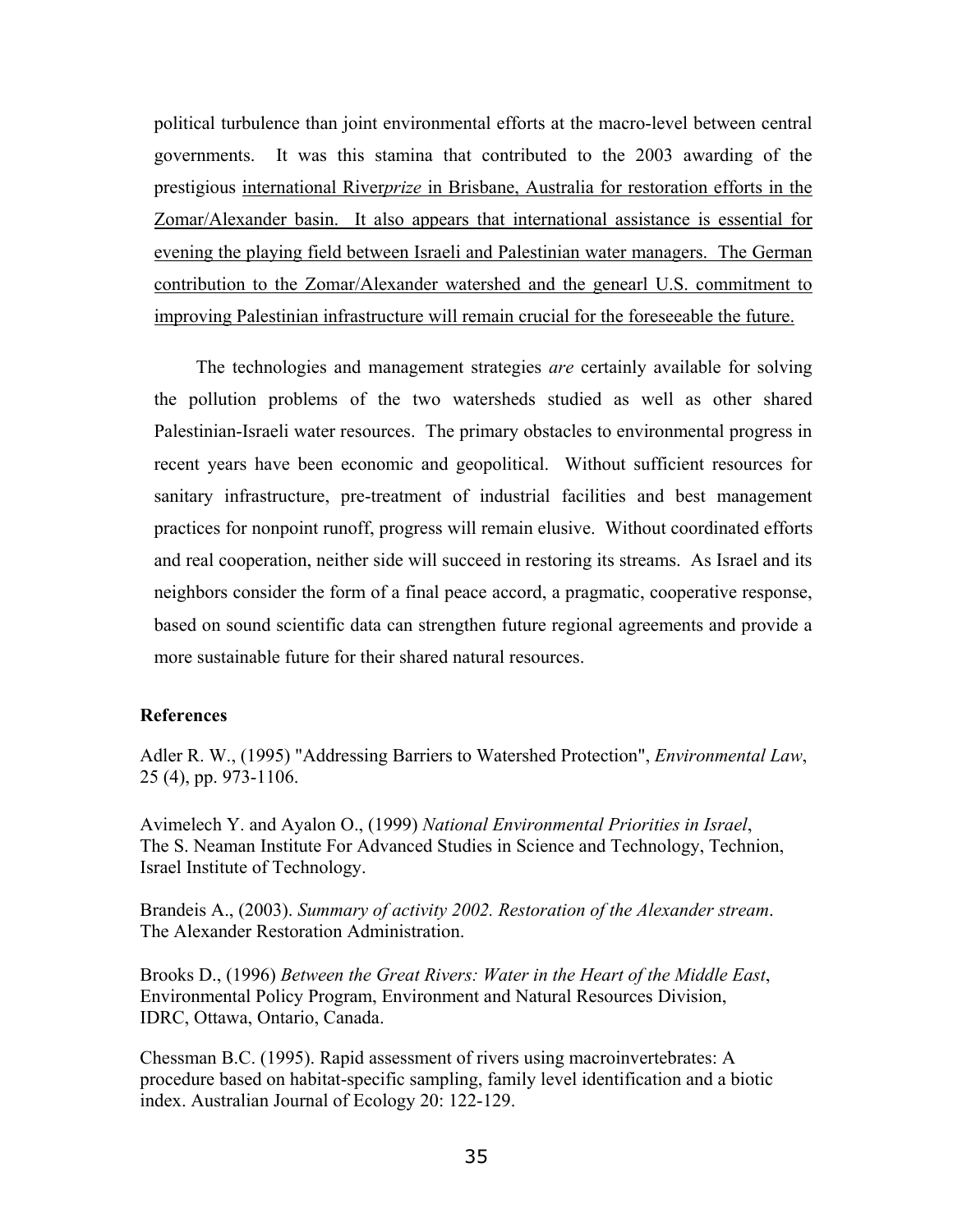Chessman B.C. 2004. Bioassessment without reference sites: use of environmental filters to predict natural assemblages of river macroinvertebrates. Journal of the North American Benthological Society 23 (3): 599-615

Christensen, V.G., Rasmussen, P.P., Ziegler, A.C., and Jian, Xiaodong, (2001) Continuous monitoring and regression analysis to estimate bacteria loads in Warwick, J.J., ed., *Proceedings of AWRA Annual Spring Speciality Conference on Water Quality Monitoring and Modeling*, San Antonio, Texas, April 30-May 2, 2001: Middleburg, Virginia, American Water Resources Association, 77-82.

Eckhardt, 2005, Gregg Eckhardt (2005) The San Antonio River, http://www.edwardsaquifer.net/sariver.html.

Faure M. G. and Skogh G., (2003) *The Economic Analysis of Environmental Policy and Law: An Introduction*, Edward Elgar Publishing.

Feitelson E. and Hadad M., (2001) *Management of Shared Groundwater Resources, The Israeli-Palestinian Case with International Perspectives,* Ottawa, International Development Research Center.

Gleick P.H., (2004) *The World's Water 2002-2003: The Biennial Report On Freshwater Resources*, (Washington, Island Press).

Goodale U.M., (2003) *Trans-Boundary Protected Areas: The Viability of Regional Conservation*, Haworth Press.

Hassan M.A., Egozi R., (2001): Impact of wastewater discharge on the channel morphology of ephemeral streams. *Earth Surface Processes and Landforms*, 26, pp. 1285-1302.

Hershkowitz Y. (2002). The use of macroinvertebrate community for biomonitoring streams in Israel: the Yarqon stream as model (in Hebrew). Thesis submitted towards M.Sc. degree in Ecology and Environmental quality, Department of Zoology, Tel-Aviv University.

JNF Blueprint Negev (2006**)** "Be'er Sheva River Walk", JNF Website: [http://www.jnf.org/site/PageServer?pagename=negevProjects.](http://www.jnf.org/site/PageServer?pagename=negevProjects)

Juanico M. and Friedler E., (1999) "Wastewater reuse for river recovery in semi-arid Israel", *Water Science and Technology*, 40, pp. 43-50.

Kahana R., Baruch Z., Enzel Y., Dayan U., (2002): Synoptic climatology of major floods in the Negev desert, Israel. *International Journal of Climatology*, 22, pp. 867- 882.

Kaplan M., (2004) *The Rivers of Israel: Policy and Planning Principles,(* Jerusalem, Ministry of Environmental Protection, State of Israel).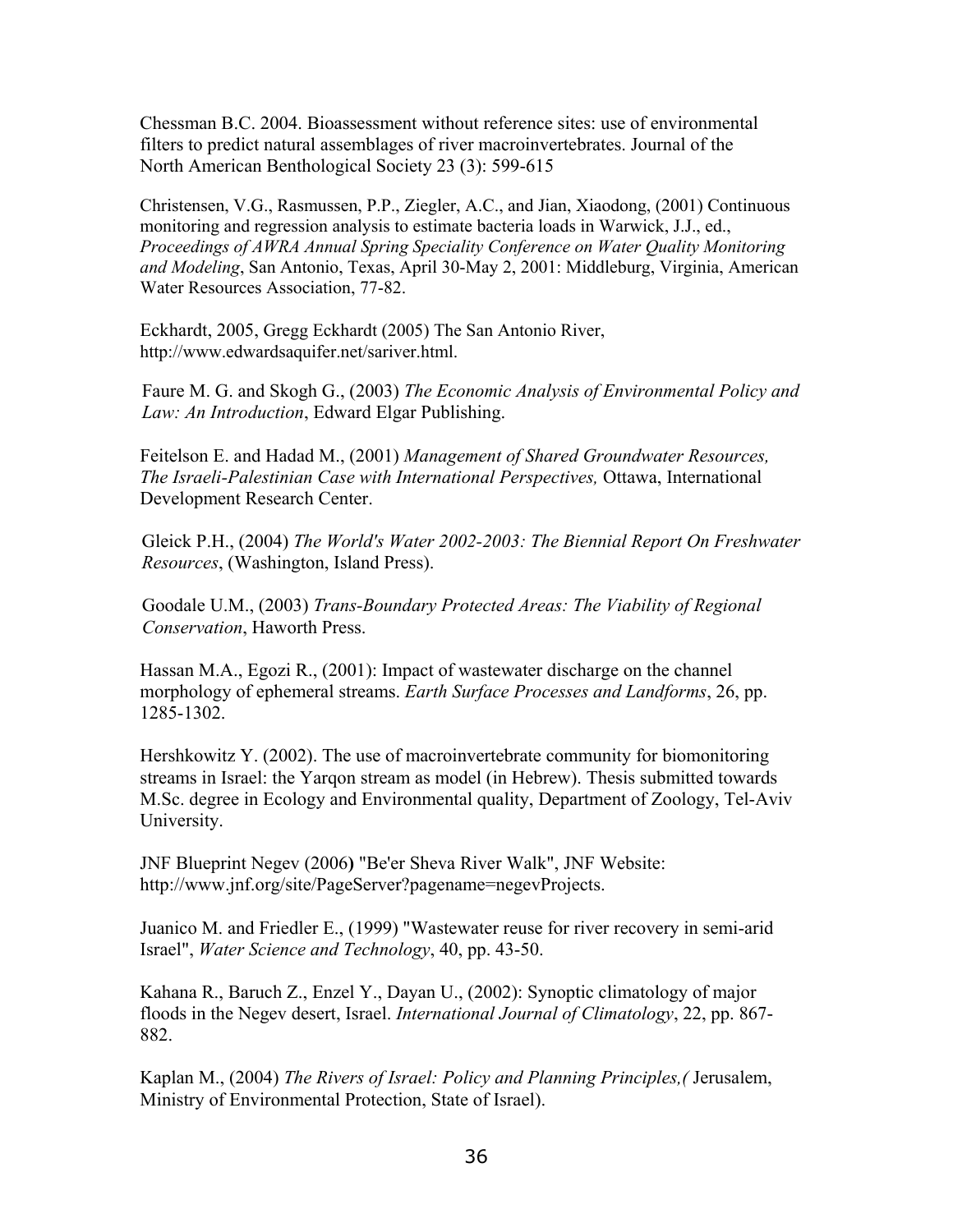Kiss, A. and Shelton, D., (2000) *International Environmental Law*, (Ardsley, NY Transnational Publishers).

Knopt E., (2006) *Economics of Beneficial Management Practices among Saskatchewan Crop Producers: An Analysis Towards New Perennial Crops",* Working Paper, Prepared for Saskatchewan Wetland Conservation Corporation, Regina, Saskatchewan Watershed Authority.

Knowles N. and Cayan D. R., (2002) "Potential effects of global warming on the Sacramento/San Joaquin watershed and the San Francisco estuary*", Geophysical Research Letters,* 29(18), pp. 1891–1895.

Lawhon P., (2005) *The Politics of Wastewater Standards: Technocracy, Cost-Benefit Analysis, and the Decline of Farmer Power*, Thesis assertion in partial fulfilment of the requirements for the degree of "Master of Arts", Ben-Gurion University, Sde-Boker.

Israel Ministry of Environmental Protection (2007) web-site. [http://www.sviva.gov.il/bin/en.jsp?enPage=BlankPage&enDisplay=view&enDispWhat=](http://www.sviva.gov.il/bin/en.jsp?enPage=BlankPage&enDisplay=view&enDispWhat=Zone&enDispWho=waste_jer&enZone=waste_jer) [Zone&enDispWho=waste\\_jer&enZone=waste\\_jer](http://www.sviva.gov.il/bin/en.jsp?enPage=BlankPage&enDisplay=view&enDispWhat=Zone&enDispWho=waste_jer&enZone=waste_jer) (last visited Nov. 11, 2007).

Morel, (2006) " Security and the Environment in the Middle East Water Issues", *Environmental Security and Environmental Management: The Role of Risk Assessment*, pp. 17-24.

Morris, J. W., Abu-Orf M. M., Al-Khateeb, N., Assaf, S. A., and Friedman, A. A. **(**1998) Industrial wastewater management options in Hebron. FORWARD: *Collaborative Approaches for Resolving Water Issues*. Bethesda, Development Alternatives, Inc.

Osborne L.L. and Kovacic D.A., (1993) "Riparian vegetated buffer strips in water quality restoration and stream management", *Freshwater Biology*, 29, pp. 243-258.

Ramat-Hovav Local Industrial Council (2004) *Ecological Report: The Environmental Situation of the Area* [in Hebrew].

Rosenthal A. (1990) State Agricultural Pollution Regulation, A Quantitative Assessment," *Water Environment and Technology,* vol. 2 (8) pp. 50-58.

Shapira, D. A. and Mazor, G. **(**2004) Pollutants loadings in streams: a comparison between the years 1994, 2000, 2001 and 2003, (Jerusalem, Israeli Ministry of the Environment). (In Hebrew).

Shuval H., (1986) "Wastewater Irrigation in Developing Countries: Health Effects and Technical Solutions", World Bank Technical Paper no.51.